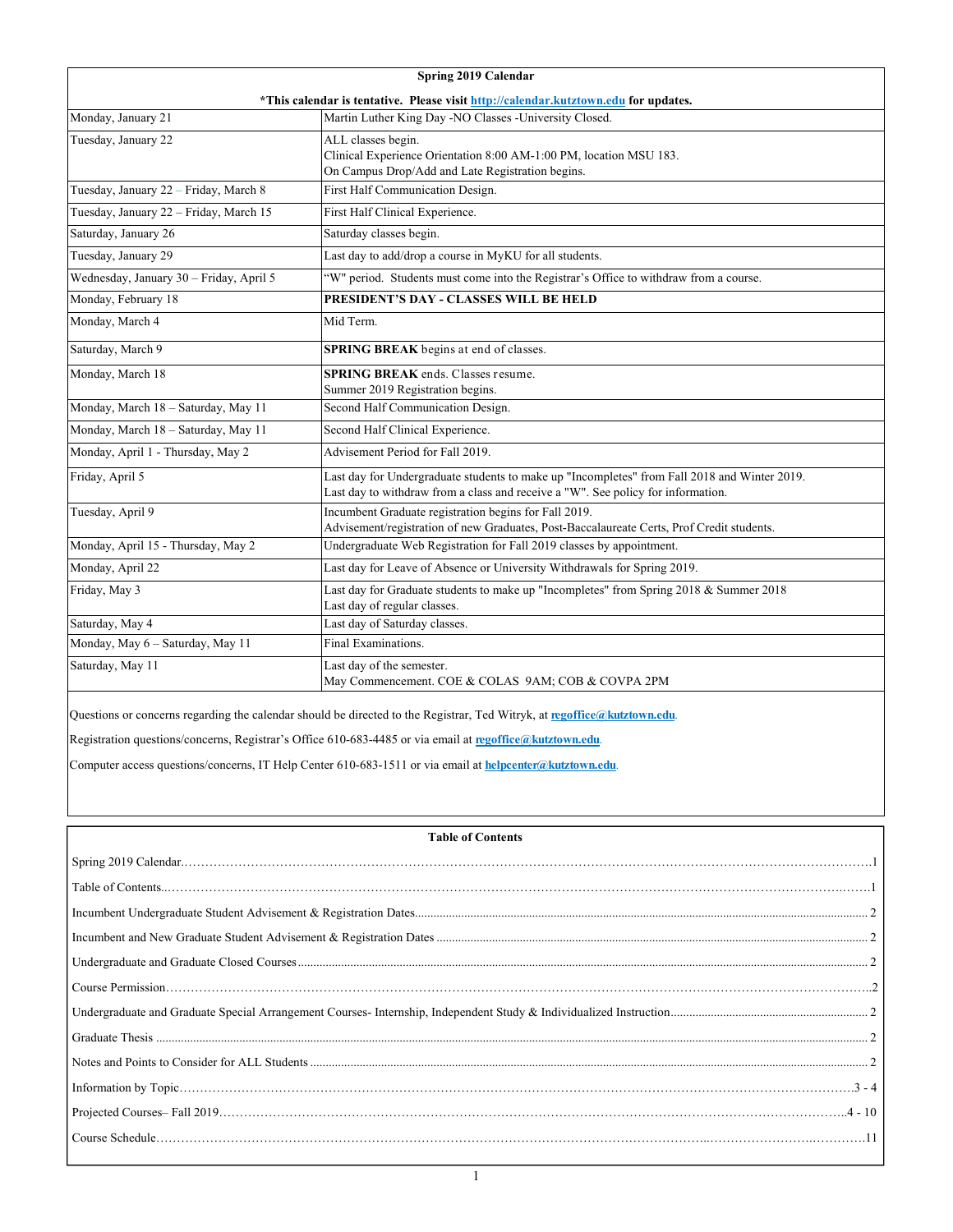# **Incumbent Undergraduate Student Advisement & Registration Dates– Spring 2019**

#### **Advisement Period ………………………………………………………………………………………...Monday, October 22nd—Monday, November 19th Course Selection……………………………………………………………………………………………….Monday, November 5th—Monday, January 21st**  Make an appointment to see your advisor(s) during the Advisement period to determine the courses that you should schedule online. Any student who is unable

to make an appointment with his/her Academic Advisor should see the Advisor's Department Chair.

## **Advisement for Undergraduates with Multiple Programs, Secondary Ed Majors, and Major/Concentration Changes**

- **MULTIPLE PROGRAM STUDENTS** are students who have either declared two majors with the same degree designation (for example: DOU-BLE MAJORS – BA in History and a BA in Music) or declared two degree programs (for example: DUAL DEGREE – BA in Political Science and a BS in Criminal Justice). Students with multiple programs of study are required to have advisement sessions with the academic advisors from each major program of study. The academic advisor for the first declared major will be listed as the first advisor. The academic advisor for the additional major or degree will be listed as the second advisor. The first advisor may determine your registration type (see above). Both advisors may enter information on your Advisement Screen. The student will schedule courses during dates as listed online. **UNDERGRADUATE STUDENTS COMPLETING SIMULTANEOUS DEGREES NEED A MINIMUM OF 150 CREDITS.**
- **SECONDARY EDUCATION STUDENTS** are required to have advisement sessions with their academic advisor from the area of concentration (listed as the first advisor) and with their academic advisor from the Department of Secondary Education (listed as the second advisor). The first advisor may determine your registration type. The student will schedule courses during dates as listed online.
- **STUDENTS WITH APPROVED CHANGES IN MAJOR OR CONCENTRATION** will consult with the newly assigned Academic Advisor for the course selection advisement as well as for various other academic concerns. The name of the new Academic Advisor is listed online.

## **Incumbent and New Graduate Student Advisement & Registration Dates- Spring 2018**

**Incumbent (Current) Graduate & Post-Baccalaureate Certification Registration …………………………………………………….Monday, October 22nd Advisement/Registration of New Graduate, Post-Baccalaureate Cert, and Prof Credit Students ...................................................... Monday, November 12th**  While not required, graduate students are strongly urged to consult their advisors regarding their course selections, degree requirements, candidacy, graduation requirements, or any other matter relating to their program. Post-Baccalaureate Certification students are required to have their initial registration approved by their advisor for their first semester as a certification student. It is strongly recommended that consultation be made with their advisor for subsequent registrations.

## **Undergraduate and Graduate Closed Courses**

Course Permission Forms are available in the Registrar's Office for students seeking registration into a closed course. Students must obtain the signature/ approval of the instructor, and in the College of Business, these forms must also be signed by the chair of Business Administration. Once the appropriate signatures are received, students can return the form(s) to the Registrar's Office to have the course(s) added to their schedules.

## **Undergraduate and Graduate Registration Instructions**

For step-by-step instructions (including screen shots) on how to register please use the following links to add and drop classes from your schedule

## **Course Permission**

Course Permission Forms are available in the Registrar's Office for students seeking registration into a closed course. Students must obtain the signature/ approval of the instructor, and in the College of Business, these forms must also be signed by the chair of Business Administration. Once the appropriate signatures are received, students can return the form(s) to the Registrar's Office to have the course(s) added to their schedules.

# **Undergraduate and Graduate Special Arrangement Courses-Internship, Independent Study & Individualized Instruction**

- 1. Secure the appropriate form at the academic department for the course.
- 2. Follow the directions on the form.<br>3. Submit the completed form with s
- Submit the completed form with signatures at your designated registration time.

## **Graduate Thesis**

Forms with appropriate approvals must be submitted at the time the student registers for a given semester. See Calendar for deadline. The student's procedure to accomplish this is as follows:

- Secure the appropriate form from the department in which the course will be taught.
- 2. Secure the approval of the course instructor and Department Chair.
- 3. Deliver the form to the Dean's Office of the department in which the course resides to seek his/her approval.
- 4. The student should report back in 3 business days to determine if the Dean or his/her designee has approved or denied the request. If the request is denied, the student, as well as the Chair and Instructor, will be informed.
- 5. If the request is approved, the student will collect the form and deliver it to the Dean of Graduate Studies to seek approval. If approved, the student shall submit the form with all appropriate signatures to the Registrar's Office. If the request is denied, the Dean of Graduate Studies will so inform the student, College Dean, Department Chair, and Instructor.

# **Notes and Points to Consider for All Students**

- Resolve all negative service indicators that restrict registration before you register.
- Check the schedule for courses you intend to take. Consult with your advisor if they are not offered.
- Select courses that do not conflict or meet at a location other than the place desired.
- Select your desired science laboratory, the corresponding lecture section will automatically be added to your schedule.
- Select the correct sequence of courses by observing course prerequisites.
- Select courses that complete requirements within your particular curriculum.
- Obtain permission to schedule 18 + Undergraduate credits. Additional credits require permission from your Dept Chair and will result in additional charges.
- Obtain the permission of the instructor to enroll in 400 level courses which are generally limited to junior, senior, and graduate students.
- Plan your program carefully with the full participation of your Advisor. You are responsible for your schedule.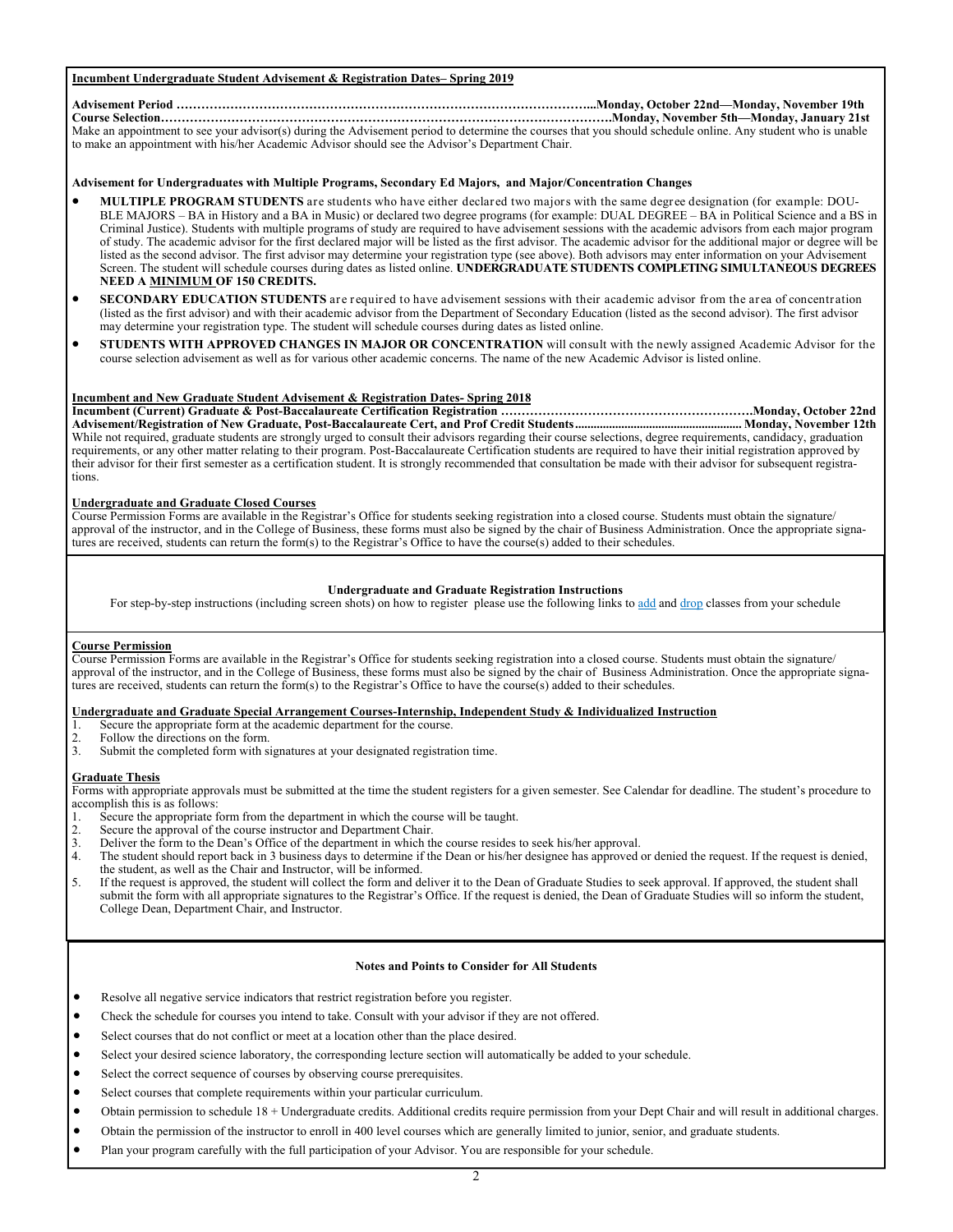| <b>Information by Topic</b>                                                |                                                                                                                                                                                                                                                                                                                                                                                                                                                                                                                                                                                                                                                                                                                                                                                                                                                                                                                                                                                                                                                                                                                                                                                                                                                                                                                                                                                                                                                        |  |  |
|----------------------------------------------------------------------------|--------------------------------------------------------------------------------------------------------------------------------------------------------------------------------------------------------------------------------------------------------------------------------------------------------------------------------------------------------------------------------------------------------------------------------------------------------------------------------------------------------------------------------------------------------------------------------------------------------------------------------------------------------------------------------------------------------------------------------------------------------------------------------------------------------------------------------------------------------------------------------------------------------------------------------------------------------------------------------------------------------------------------------------------------------------------------------------------------------------------------------------------------------------------------------------------------------------------------------------------------------------------------------------------------------------------------------------------------------------------------------------------------------------------------------------------------------|--|--|
| Academic Probation                                                         | Undergraduate students on Academic Probation during the current semester are allowed to register for no more than 15<br>credits for a subsequent semester without permission.                                                                                                                                                                                                                                                                                                                                                                                                                                                                                                                                                                                                                                                                                                                                                                                                                                                                                                                                                                                                                                                                                                                                                                                                                                                                          |  |  |
| Academic Progress & Eligibility                                            | See Financial Aid's website, http://www.kutztown.edu/financialaid.                                                                                                                                                                                                                                                                                                                                                                                                                                                                                                                                                                                                                                                                                                                                                                                                                                                                                                                                                                                                                                                                                                                                                                                                                                                                                                                                                                                     |  |  |
| Academic Warning                                                           | Undergraduates on Academic Warning should not select more than 15 credits without permission.                                                                                                                                                                                                                                                                                                                                                                                                                                                                                                                                                                                                                                                                                                                                                                                                                                                                                                                                                                                                                                                                                                                                                                                                                                                                                                                                                          |  |  |
| Auditing a Course                                                          | Please see Academic Policy Information in the Kutztown University Undergraduate Catalog, http://www.kutztown.edu/<br>catalog.                                                                                                                                                                                                                                                                                                                                                                                                                                                                                                                                                                                                                                                                                                                                                                                                                                                                                                                                                                                                                                                                                                                                                                                                                                                                                                                          |  |  |
| Bookstore                                                                  | Please see http://www.kubstore.com/ for information regarding the KU Student Bookstore.                                                                                                                                                                                                                                                                                                                                                                                                                                                                                                                                                                                                                                                                                                                                                                                                                                                                                                                                                                                                                                                                                                                                                                                                                                                                                                                                                                |  |  |
| Degree Requirements for<br><b>Transfer Students</b>                        | Undergraduate students transferring from any institution of higher education must complete half of the minimum semester<br>hour degree requirements in their major and minor field at Kutztown at the upper level. For more details please refer to the<br>Residency Policy also listed under this section.                                                                                                                                                                                                                                                                                                                                                                                                                                                                                                                                                                                                                                                                                                                                                                                                                                                                                                                                                                                                                                                                                                                                            |  |  |
| Distance Education                                                         | There are 3 types of distance education: Blended–courses meet 30-79% online; 80-99% online; 100% online. Sections<br>800-809 represent Graduate distance education; 810-819 represent Undergraduate.                                                                                                                                                                                                                                                                                                                                                                                                                                                                                                                                                                                                                                                                                                                                                                                                                                                                                                                                                                                                                                                                                                                                                                                                                                                   |  |  |
| FERPA (Family Educational<br>Rights and Privacy Act of 1974 as<br>amended) | This federal law states that institutions may not disclose information about students nor permit inspection of their records<br>without their permission unless such action is covered by certain exceptions stipulated in the act. The full provisions are<br>available at https://www.kutztown.edu/about-ku/administrative-offices/registrar/ferpa.htm                                                                                                                                                                                                                                                                                                                                                                                                                                                                                                                                                                                                                                                                                                                                                                                                                                                                                                                                                                                                                                                                                               |  |  |
| <b>Final Examinations</b>                                                  | Please see http://www.kutztown.edu/academics/academic-calendar/final-exam-schedule-spring.htm<br>for a detailed guide to Final Examinations. See policy below for conflicts.                                                                                                                                                                                                                                                                                                                                                                                                                                                                                                                                                                                                                                                                                                                                                                                                                                                                                                                                                                                                                                                                                                                                                                                                                                                                           |  |  |
| <b>Final Examinations Conflict Policy</b><br>Undergraduate Students        | The student has the option to take all examinations as scheduled during final examination week. If a student has a conflict<br>of two final examinations at the same time, or three or more in one day, the student should try to resolve the conflict direct-<br>ly with the instructor(s) involved. In the event the conflict(s) cannot be resolved informally, the student may seek a resolu-<br>tion in the following manner:<br>1. Complete the "Final Examination Conflict Form" located on the Registrar's website by the end of week ten of the se-<br>mester. If the student does not apply by this date, the conflict(s) may not be resolved to the student's satisfaction.<br>2. Present this form to the instructor with the highest numbered course to schedule an alternate time to take the final exami-<br>nation during final examination week. If conflicting final examinations are for the same numbered course, the course with<br>the largest enrollment will take precedence; that is, the smaller enrolled course final examination needs to be rescheduled.<br>3. If the necessary rescheduling cannot be resolved through the instructor(s) involved and both courses are in the same<br>college, the academic dean will make the rescheduling decision.<br>4. If the rescheduling cannot be resolved through the instructors and the courses are in different colleges, the Provost will<br>make the rescheduling decision. |  |  |
| Grade Point Average/Quality Point<br>Average (GPA/QPA)                     | The GPA in a student's major program is based on all courses taken which the department allows to count toward the<br>major, regardless of whether the student uses the courses to fulfill major program requirements or as electives, concomitant<br>courses, or General Education. One way for Undergraduate students to raise their GPA is to repeat courses in which they<br>anticipate earning a higher grade. (Note: Repeats of passed courses do not count toward the academic progress require-<br>ments for financial aid).                                                                                                                                                                                                                                                                                                                                                                                                                                                                                                                                                                                                                                                                                                                                                                                                                                                                                                                   |  |  |
| Grading                                                                    | The following grade options are available: A (4.0), A- (3.67), B+ (3.33), B (3.0), B- (2.67), C+ (2.33), C (2.0), D(1.0), F<br>$(0.0)$ *Please note that there are no A+, C-, D+ or D– grading options.                                                                                                                                                                                                                                                                                                                                                                                                                                                                                                                                                                                                                                                                                                                                                                                                                                                                                                                                                                                                                                                                                                                                                                                                                                                |  |  |
| Graduation                                                                 | Apply through MyKU. To change a name, submit a copy of a marriage certificate, a divorce decree indicating a change of<br>name, or a court order to the Registrar's Office. See Online Calendar for deadline.                                                                                                                                                                                                                                                                                                                                                                                                                                                                                                                                                                                                                                                                                                                                                                                                                                                                                                                                                                                                                                                                                                                                                                                                                                          |  |  |
| The Health Center at Beck Hall                                             | Please see http://www.kutztown.edu/healthandwellness for information regarding Health and Wellness Services.                                                                                                                                                                                                                                                                                                                                                                                                                                                                                                                                                                                                                                                                                                                                                                                                                                                                                                                                                                                                                                                                                                                                                                                                                                                                                                                                           |  |  |
| Housing, Residence Life                                                    | Please see http://www.kutztown.edu/housing for information regarding Housing and Residence Life.                                                                                                                                                                                                                                                                                                                                                                                                                                                                                                                                                                                                                                                                                                                                                                                                                                                                                                                                                                                                                                                                                                                                                                                                                                                                                                                                                       |  |  |
| Leave of Absence- Undergraduates                                           | Please see Academic Policy Information in the Kutztown University Undergraduate or Graduate Catalog go to: http://<br>www.kutztown.edu/catalog. Forms are located in the Registrar's Office. See Online Calendar for deadline.                                                                                                                                                                                                                                                                                                                                                                                                                                                                                                                                                                                                                                                                                                                                                                                                                                                                                                                                                                                                                                                                                                                                                                                                                         |  |  |
| Meal Plan & Dining Flex Dollars<br>Information                             | Please see http://www.kutztown.edu/dining or information regarding KU Dining Services.                                                                                                                                                                                                                                                                                                                                                                                                                                                                                                                                                                                                                                                                                                                                                                                                                                                                                                                                                                                                                                                                                                                                                                                                                                                                                                                                                                 |  |  |
| Meeting Days in MyKU                                                       | M-Monday T-Tuesday W-Wednesday H-Thursday F-Friday A-Saturday S-Sunday                                                                                                                                                                                                                                                                                                                                                                                                                                                                                                                                                                                                                                                                                                                                                                                                                                                                                                                                                                                                                                                                                                                                                                                                                                                                                                                                                                                 |  |  |
| Permit to Study at another<br>Institution (Undergraduate)                  | Undergraduate students wishing to study at another college and to transfer the credits earned to Kutztown must obtain<br>permission, in writing, prior to enrollment. This form is available at http://www.kutztown.edu/about-ku/administrative-<br>offices/registrar.htm                                                                                                                                                                                                                                                                                                                                                                                                                                                                                                                                                                                                                                                                                                                                                                                                                                                                                                                                                                                                                                                                                                                                                                              |  |  |
| Repeating a course<br>(Undergraduate)                                      | Undergraduate students will be limited to a <i>maximum</i> total of six (6) repeats. A single course can be repeated a <i>maximum</i><br>of three (3) times. Only the most recent grade will be calculated in the GPA and the total credits needed for graduation.<br>The course <i>must</i> be repeated at Kutztown. Students must obtain permission from the Dean of the student's major to take a<br>course beyond the maximum number of repeats for an individual course OR the overall maximum repeats.                                                                                                                                                                                                                                                                                                                                                                                                                                                                                                                                                                                                                                                                                                                                                                                                                                                                                                                                           |  |  |
| Residency Policy                                                           | All first baccalaureate degree students must take at least 30 of the last 60 credits and at least 50% of their major credits at<br>Kutztown University.                                                                                                                                                                                                                                                                                                                                                                                                                                                                                                                                                                                                                                                                                                                                                                                                                                                                                                                                                                                                                                                                                                                                                                                                                                                                                                |  |  |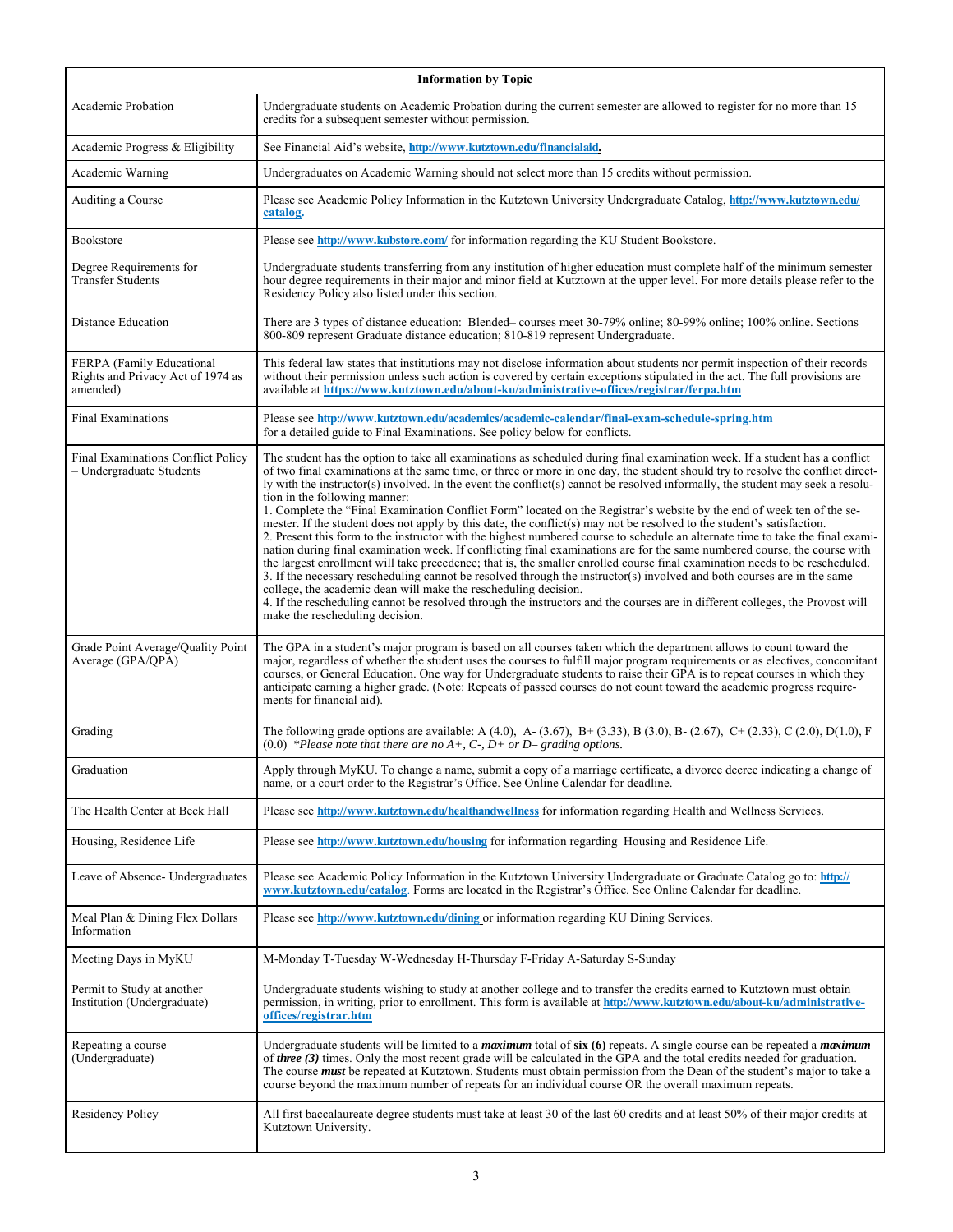|                                                              | <b>Information by Topic</b>                                                                                                                                                                                                                                                                                                                                                                                                                                                                                                                                                                                                                                                                                                                                                                                                                                       |
|--------------------------------------------------------------|-------------------------------------------------------------------------------------------------------------------------------------------------------------------------------------------------------------------------------------------------------------------------------------------------------------------------------------------------------------------------------------------------------------------------------------------------------------------------------------------------------------------------------------------------------------------------------------------------------------------------------------------------------------------------------------------------------------------------------------------------------------------------------------------------------------------------------------------------------------------|
| <b>Section Codes</b>                                         | The first digit of the section indicates when or where a course is held:<br>$0/1 =$ Day, $2 =$ Monday Evening, $3 =$ Tuesday Evening, $4 =$ Wednesday Evening, $5 =$ Thursday Evening,<br>6 Two Evenings, a Saturday, or an Evening and a Saturday, 8 = Distance Education or Off Campus, 9 = Special Arrangement<br>(Individualized Instruction, Independent Study, Thesis, & Internship)                                                                                                                                                                                                                                                                                                                                                                                                                                                                        |
| Student Right to Know and<br>Campus Security Act of<br>1990  | Information on campus crime statistics and a description of policies relating to campus security are available by contacting the<br>Director of Public Safety at 610-683-4002.                                                                                                                                                                                                                                                                                                                                                                                                                                                                                                                                                                                                                                                                                    |
| Supplemental Instruction<br>(SI)                             | Supplemental Instruction targets traditionally difficult courses. SI leaders attend class and hold 3 out-of-class sessions per week.<br>Students discover an appropriate application of study strategies as they review course content material. SI leaders are students<br>who have excelled in the particular course and have been trained to be SI leaders. The sessions are open to the students who are<br>enrolled in the SI course. For more information, please contact Academic Enrichment at 610-683-4726.                                                                                                                                                                                                                                                                                                                                              |
| "10 Year" Policy<br>(Undergraduates)                         | The University welcomes the return of Undergraduate students who for various reasons did not complete their degrees. Such<br>students should be aware that courses taken in their major discipline ten years or more prior to the resumption of study might not<br>be counted toward graduation. Such courses may no longer be considered to be current or be required for the degree. The Regis-<br>trar in consultation with the chair of the department of the student's major determines the acceptability of these credits; however,<br>students may request the re-evaluation of the Registrar's decision by submitting a petition to the Undergraduate Exception Com-<br>mittee.                                                                                                                                                                           |
| <b>Transcript Requests</b>                                   | Official transcript requests can be made online through MyKU or via PDF on the Registrar's Office webpage.                                                                                                                                                                                                                                                                                                                                                                                                                                                                                                                                                                                                                                                                                                                                                        |
| Tuition, Fees, Billing, and<br>Refund Policy                 | See Office of Student Accounts' website, http://www.kutztown.edu/studentaccounts.                                                                                                                                                                                                                                                                                                                                                                                                                                                                                                                                                                                                                                                                                                                                                                                 |
| Verification of Enrollment                                   | Enrollment verifications can be obtained through MyKU.                                                                                                                                                                                                                                                                                                                                                                                                                                                                                                                                                                                                                                                                                                                                                                                                            |
| Withdrawal from<br><b>Individual Courses</b>                 | Courses dropped during the first week of the semester will not be recorded on the student's permanent transcript. Students may<br>withdraw from individual courses with a grade of "W" between the second and tenth week of the semester. After the tenth week<br>of the semester and through the last day of classes, a student who withdraws will receive a grade determined by the instructor.<br>Failure to drop a class from which a student is registered but is not attending will result in a grade of "F" for that course.                                                                                                                                                                                                                                                                                                                               |
| Withdrawal from Institution<br><b>Federal Aid Recipients</b> | See Financial Aid's website, http://www.kutztown.edu/financialaid.                                                                                                                                                                                                                                                                                                                                                                                                                                                                                                                                                                                                                                                                                                                                                                                                |
| Withdrawal from the<br>University-<br>Undergraduates         | Any student leaving the University prior to the end of any academic term must officially withdraw. The student should contact<br>the Registrar's Office to initiate the formal withdrawal process. The date the Registrar's Office receives the withdrawal form<br>with the student's original signature is the student's official date of withdrawal from the University. If the student com-<br>pletes the withdrawal process with the Registrar's Office two weeks prior to the start of finals, the student will receive "W"<br>grades for all courses. If the student completes the withdrawal process after that point, the student will receive a grade determined<br>by the instructor. Please note that failure to complete the withdrawal process may result in failing grades in all courses being<br>taken at the time of withdrawal.                 |
| Withdrawal from the<br>University-Graduates                  | Graduate Students have six years from the first day of their first class to complete their studies and are not required to attend<br>every semester. If a student wishes to withdraw from all courses, whether only for that semester or permanently, the student will<br>need to complete and submit the withdrawal form. If the form is completed after the first week of the start of classes and before<br>the two week period before the start of finals, the student will receive "W" grades for all courses. If submitted after the two week<br>period before the start of finals and through the last day of classes, the student will receive a grade(s) which will be determined<br>by the instructor(s). The date the Registrar's Office receives notification in writing with the student's original signature is the<br>official date of withdrawal. |

| <b>Projected Undergraduate Courses for Fall 2019</b><br>While every effort has been made to make this list as accurate and complete as possible, circumstances may require<br>changes to the actual courses offered for the term. |                                         |                    |                                            |  |
|-----------------------------------------------------------------------------------------------------------------------------------------------------------------------------------------------------------------------------------|-----------------------------------------|--------------------|--------------------------------------------|--|
| $\bf ACC$                                                                                                                                                                                                                         |                                         | ANT 215CTWI        | Gender Across Cultures                     |  |
| <b>ACC 121</b>                                                                                                                                                                                                                    | Financial Accounting                    | <b>ANT 201QL</b>   | Archaeology Theory & Technique             |  |
| <b>ACC 122</b>                                                                                                                                                                                                                    | Managerial Accounting                   | <b>ANT 242VLWI</b> | Museums, Festivals, and Cultural Events    |  |
| <b>ACC 305</b>                                                                                                                                                                                                                    | Cost Accounting                         | <b>ANT 260</b>     | Applied & Practicing Anthropology          |  |
| ACC 312                                                                                                                                                                                                                           | Accounting Info Systems                 | ANT 273WI          | Primates                                   |  |
| ACC 317                                                                                                                                                                                                                           | Tax Accounting I                        | ANT 360CMWI        | History & Theory of Anthropology           |  |
| ACC 321                                                                                                                                                                                                                           | Intermediate Accounting I               |                    |                                            |  |
| ACC 322                                                                                                                                                                                                                           | Intermediate Accounting II              | <b>APD</b>         |                                            |  |
| ACC 323                                                                                                                                                                                                                           | <b>Advanced Accounting</b>              | <b>APD 141</b>     | Visual Storytelling & Character Design     |  |
| ACC 325                                                                                                                                                                                                                           | Not-For-Profit & Government Accounting  | <b>APD 250</b>     | <b>Advanced Animation Techniques I</b>     |  |
| <b>ACC 330</b>                                                                                                                                                                                                                    | Auditing Practice & Standards           | APD 271            | 3D Prototyping                             |  |
| <b>ACC 520</b>                                                                                                                                                                                                                    | Manage Acc Control System               | APD 385            | Selected Topics in Digital Arts            |  |
| ANT                                                                                                                                                                                                                               |                                         | ARC                |                                            |  |
| ANT 010CD                                                                                                                                                                                                                         | Cultural Anthropology                   | ARC 15VL           | Art, Design & Visual Culture               |  |
| <b>ANT 020</b>                                                                                                                                                                                                                    | Physical Anthropology                   | ARC 200WIVL        | Visual Culture: Critical Theory            |  |
| ANT 030CD                                                                                                                                                                                                                         | Introduction to Archaeology             | ARC 211VLCD        | Women in the Arts                          |  |
| ANT 040CD                                                                                                                                                                                                                         | Linguistic Anthropology                 | ARC 241CDVL        | Color: Perception, Properties, & Practices |  |
| <b>ANT 101</b>                                                                                                                                                                                                                    | North American Indians                  | <b>ARC 300</b>     | Visual Culture: Critical Practice          |  |
| <b>ANT 105</b>                                                                                                                                                                                                                    | Classical Archaeology                   | <b>ARC 517</b>     | Art Criticism                              |  |
| <b>ANT 135</b>                                                                                                                                                                                                                    | Pennsylvania German Cultural Traditions |                    |                                            |  |
| <b>ANT 213</b>                                                                                                                                                                                                                    | World Religions                         |                    |                                            |  |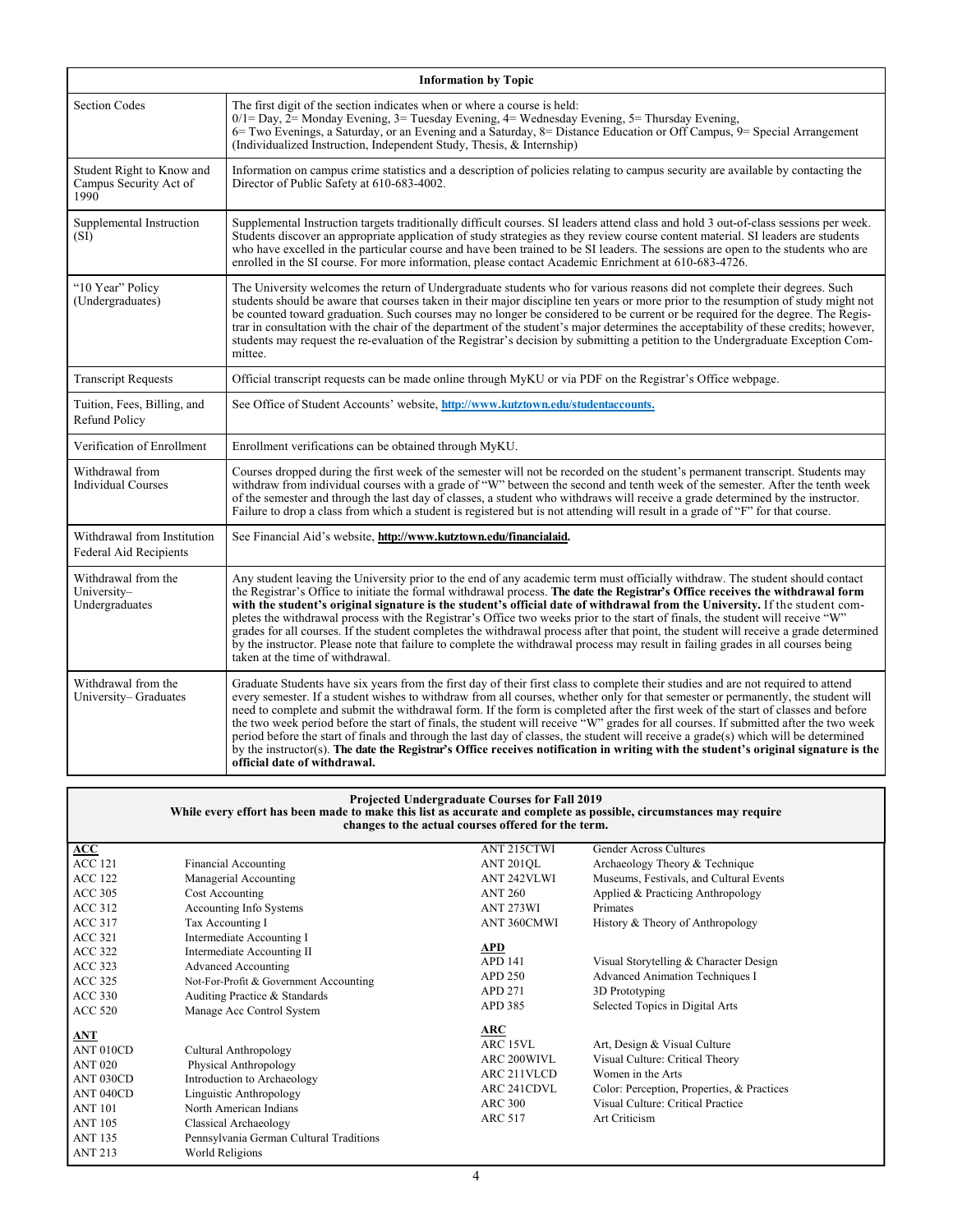| ARH 124WICT    | Art History A                 |
|----------------|-------------------------------|
| ARH 125WICT    | Art History B                 |
| <b>ARH 126</b> | Art History C                 |
| ARH 128        | Global Survey                 |
| <b>ARH 304</b> | Renaissance Art               |
| <b>ARH 326</b> | Latin American & Caribbean    |
| ARH 334VLWI    | American Art                  |
| <b>ARH 338</b> | Euro Modernism: 1880-1940     |
| ARH 364        | Art & Sport                   |
| <b>ARH 365</b> | Cut/Paste: History of Collage |
| ARH 370CDWI    | Art Today: The Next Decade    |
| <b>ARH 385</b> | Select Topics in Art History  |
| <b>ART</b>     |                               |
| ART 010VL      | <b>Experiencing Art</b>       |
| ART 031VL      | Two-Dimensional Design        |
| ART 032VL      | Three-Dimensional Design      |
| ART 182CP      | Introduction to Digital Media |
| <b>ART 231</b> | Digital Animation             |
| ART 331-332    | Animation Studio I & II       |
| <b>ART 276</b> | Interactive Design I          |
| <b>ART 366</b> | Workshop: Motion Graphics     |
| ARU            |                               |
| ARU 110CT      | Teaching Art/Des/CFT PK-4     |
| <b>ARU 210</b> | Teaching Art/Des/CFT 5-8      |
| <b>ARU 236</b> | The Arts & Pre-K Education    |
| <b>ARU 301</b> | Art Education Field Experien  |
| <b>ARU 310</b> | Teaching Art/Des/CFT 9-12     |
| <b>ARU 330</b> | <b>Studio Thinking</b>        |
| ARU 331CD      | Designing for Disabilities    |
| ARU 332CD      | Teaching Art in Alternative S |
| <b>ARU 390</b> | Clinical Experience and Pract |
| <b>ARU 391</b> | Clinical Experience and Pract |
| <b>ARU 399</b> | <b>Student Exhibition</b>     |
| <b>ARU 401</b> | Learning Vis Arts: Childhood  |
| <b>ARU 420</b> | Learning Vis Arts: Adolescer  |
| <b>ARU 430</b> | Studio Thinking               |
| <b>ARU 440</b> | Visual Culture Pedagogy       |
| <b>ARU 475</b> | Art Field Experience          |
| <b>ARU 490</b> | Clinical Experience & Practic |
| <b>ARU 491</b> | Clinical Experience & Practic |
| <b>ARU 517</b> | Art Criticism                 |
| <b>ARU 522</b> | Perspectives in Art Ed        |
| <b>ARU 542</b> | Weaving & Textiles            |
| <b>ARU 543</b> | Ceramics                      |
| <b>ARU 546</b> | Jewelry & Metalcraft          |
| <b>ARU 561</b> | Prin & Prac Art Admin         |
| <b>ARU 562</b> | Arts & Civic Engagement       |

**ARH** 

Art History A

Art History C

Latin American & Caribbean Art

Teaching Art/Des/CFT PK-4 Teaching Art/Des/CFT 5-8 The Arts & Pre-K Education Art Education Field Experience Teaching Art/Des/CFT 9-12

Studio Thinking Designing for Disabilities Teaching Art in Alternative Settings Clinical Experience and Practicum I Clinical Experience and Practicum II

**Student Exhibition** Learning Vis Arts: Childhood Learning Vis Arts: Adolescence

Clinical Experience & Practicum I Clinical Experience & Practicum II

ARH 025VL<br>ARH 026VL<br>Art History C

| <b>ARU 591</b> | Methods of Research |
|----------------|---------------------|
| AST            |                     |

| 71.J L         |                                     |
|----------------|-------------------------------------|
| <b>AST 020</b> | Introductory Astronomy Lecture/Lab  |
| AST 030OL      | Mission to the Planets Lecture/Lab  |
| AST 140QL      | Planetary Science Lecture/Lab       |
| <b>AST 370</b> | Research in Astronomy               |
| BIO            |                                     |
| <b>BIO 010</b> | Introduction to Biology Lecture/Lab |
|                |                                     |

| DIU VIU        | Introduction to Biology Lecture/Lab      |
|----------------|------------------------------------------|
| <b>BIO 012</b> | Human Biology Lecture/Lab                |
| <b>BIO 104</b> | Principles of Biology Lecture/Lab        |
| <b>BIO 106</b> | Intro to Zoology Lecture/Lab             |
| <b>BIO 108</b> | Introduction to Botany Lecture/Lab       |
| <b>BIO 120</b> | Anatomy & Physiology I Lecture/Lab       |
| <b>BIO 130</b> | Environmental Issues: Global Perspective |
| <b>BIO 140</b> | <b>Biology and Society</b>               |
| <b>BIO 146</b> | Basic Nutrition & Diet Therapy           |
|                |                                          |

| urses offered for the term. |                                                |
|-----------------------------|------------------------------------------------|
| <b>BIO 224</b>              | Applied Environmental Microbiology Lecture/Lab |
| <b>BIO 244</b>              | Ecology Lecture/Lab                            |
| <b>BIO 270CTWI</b>          | Research Methods Lecture/Lab                   |
| <b>BIO 302</b>              | Entomology Lecture/Lab                         |
| <b>BIO 320</b>              | Physiological Eco of Animals Lecture/LAb       |
| <b>BIO 324</b>              | Plant Ecology Lecture/Lab                      |
| <b>BIO 346</b>              | Molecular Biology Lecture/Lab                  |
| <b>BIO 354</b>              | Develop Biology Lecture/Lab                    |
| <b>BIO 370</b>              | Research in Biology                            |
| <b>BIO 380</b>              | Senior Seminar in Biology                      |
| <b>BIO 385</b>              | Research in Biology II                         |
| <b>BIO 390</b>              | Internship in Biology                          |
|                             |                                                |
| BUS                         |                                                |
| BUS 131                     | Business Law I                                 |
| <b>BUS 220</b>              | Regression Analysis & Data Analytics           |
| <b>BUS 275</b>              | Bus Data Manage & Info Systems                 |
| BUS 332WI                   | Business Law II                                |
| <b>BUS 572</b>              | Manag Entrprise Info Tech                      |
| <u>СHI</u>                  |                                                |
| CHI 101                     | Elementary Chinese I                           |
| CHI 103                     | Intermediate Chinese III                       |
| <u>CFT</u>                  |                                                |
| CFT 21VL                    | Ceramics I for Non-Majors                      |
| CFT 31VL                    | Weaving for Non-Majors                         |
| CFT 41VL                    | Textiles & Materials Studies for Non-Majors    |
| CFT 61VL                    | Fine Metals for Non-Majors                     |
| CFT 110CDVL                 | Craft Design                                   |
| CFT 121VL                   | Ceramics I                                     |
| CFT 131VL                   | Weaving I                                      |
| CFT 141VL                   | Non-Loom Fabric Structures I                   |
| CFT 161VL                   | Fine Metals I                                  |
| CFT 171CP                   | Computer Aided Modeling & Rendering            |
| <b>CFT 221</b>              | Ceramics II                                    |
| <b>CFT 231</b>              | Weaving II                                     |
| <b>CFT 241</b>              | Non-Loom Fabric Structures II                  |
| CFT 261                     | Fine Metals II                                 |
| CFT 321CT                   | Ceramics Studio I                              |
| CFT 322-325                 | Ceramics Studio II-V                           |
| CFT 331CT                   | Weaving Studio I                               |
| CFT 332-335                 | Weaving Studio II-V                            |
| CFT 341CT                   | Non-Loom Fabric Studio I                       |
| CFT 342-345                 | Non-Loom Fabric Studio II-V                    |
| CFT 351CT                   | Furniture Design Studio I                      |
| CFT 352-355                 | Furniture Design Studio II-V                   |
| CFT 361CT                   | Fine Metals Studio I                           |
| CFT 362-365                 | Fine Metals Studio II-V                        |
| <b>CFT 381</b>              | Craft Seminar                                  |
| <b>CFT 399</b>              | <b>Student Exhibition</b>                      |
| <b>CFT 542</b>              | Weaving & Textiles                             |
| <b>CFT 543</b>              | Ceramics                                       |
| <b>CFT 546</b>              | Jewelry & Metalcraft                           |
| <b>CHM</b>                  |                                                |
| <b>CHM 020</b>              | Introduction to Chemistry Lecture/Lab          |
| <b>CHM 051</b>              | Introduction to Forensic Science               |
| <b>CHM 100</b>              | General Chemistry I Lecture/Lab                |
| <b>CHM 102</b>              | General Chemistry II Lecture/Lab               |
| <b>CHM 204</b>              | Fundamentals of Organic Chemistry Lecture/Lab  |
| CHM 214VL                   | Organic Chemistry I Lecture/Lab                |
| CHM 216WI                   | Organic Chemistry II Lecture/Lab               |
| CHM 230QLWI                 | Analytical Chemistry I Lecture/Lab             |
| <b>CHM 310</b>              | Biochemistry I Lecture/Lab                     |
| <b>CHM 314</b>              | Physical Chemistry Lecture/Lab                 |
| <b>CHM 320</b>              | Adv Inorganic Chemistry Lecture/Lab            |
| <b>CHM 370</b>              | Research in Chemistry I                        |
| CHM 371                     | Research in Chemistry II                       |
|                             |                                                |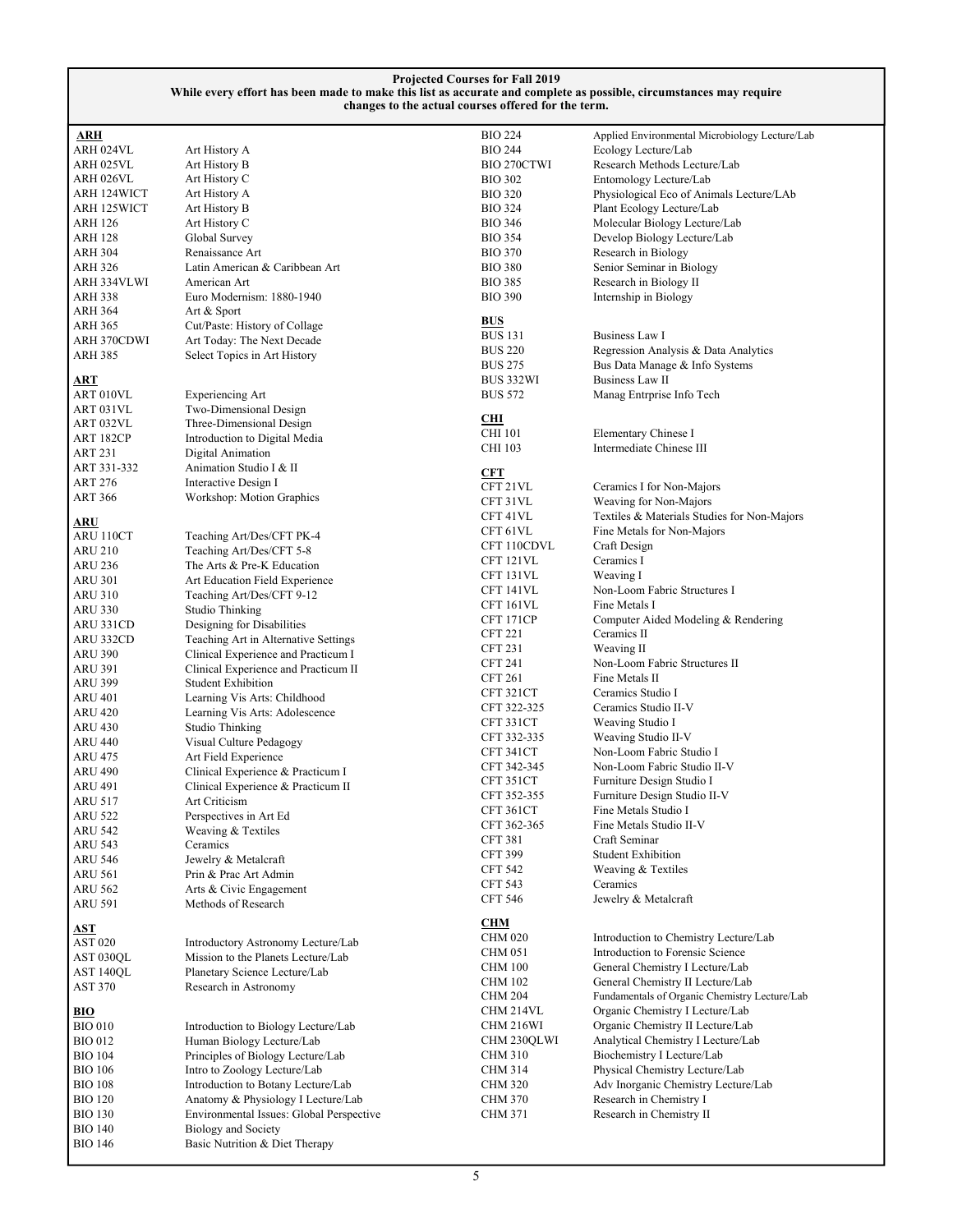| COM                  |                                            | CSC 136CP      | Computer Science II                                   |
|----------------------|--------------------------------------------|----------------|-------------------------------------------------------|
| COM 010              | Fundamentals of Oral Communication         | CSC 220CPVL    | Object-oriented Multimedia Coding                     |
|                      |                                            |                |                                                       |
| <b>COM 125</b>       | Non Therapeutic Interviewing               | CSC 223CP      | Advanced Scientific Programming                       |
| <b>COM 130</b>       | Interpersonal Communication                | <b>CSC 225</b> | Discrete Math for Computing II                        |
| <b>COM 140</b>       | Intro Communication Studies                | <b>CSC 235</b> | Computer Organ & Assembly Language                    |
| COM 170              | An Introduction to Public Relations        | <b>CSC 237</b> | Data Structures                                       |
|                      |                                            |                |                                                       |
| COM 201              | Storytelling I                             | <b>CSC 242</b> | Web Programming                                       |
| COM 205CMCT          | Argumentation and Debate                   | <b>CSC 253</b> | <b>Information Technology Systems</b>                 |
| COM 210CT            | Persuasive Speaking: Theory & Practice     | CSC 311        | Computer Networks                                     |
| COM 212 WICT         | Introduction to Mass Communication         | <b>CSC 320</b> |                                                       |
|                      |                                            |                | Game Development I                                    |
| COM 215              | Small Group Communication                  | <b>CSC 328</b> | Network Programming                                   |
| COM 216CDCM          | Oral Interpretation I                      | <b>CSC 341</b> | <b>Information Security</b>                           |
| COM 248CDCM          | Nonverbal Communication                    | CSC 343        | <b>Operating Systems</b>                              |
|                      |                                            |                |                                                       |
| COM 319CT            | Integrated Marketing Communication         | CSC 354WI      | Introduction to Software Engineering                  |
| <b>COM 320</b>       | Group Performance                          | CSC 355WI      | Software Engineering II                               |
| COM 235              | Public Relations Cases & Campaigns         | <b>CSC 402</b> | Data Structures I                                     |
| COM 240CTWI          | Communication Theory                       | <b>CSC 425</b> | Principles of Compiler Design I                       |
|                      | New Media and Communication                |                |                                                       |
| COM 245CM            |                                            | <b>CSC 441</b> | Advanced Information Security                         |
| COM 261              | Health Communication                       | <b>CSC 458</b> | Data Mining & Analytics I                             |
| COM 271              | Sexualities & Communication                | CSC 510        | Adv Operating Systems                                 |
| COM 274              | Organizational Communication               | CSC 512        | Network Arch. & Protocols                             |
| COM 285              |                                            |                |                                                       |
|                      | Gender Communication                       | <b>CSC 520</b> | Advanced Object-Oriented Programming                  |
| <b>COM 387</b>       | Family Communication                       |                |                                                       |
| COM 311              | Crisis Communication                       | CTM            |                                                       |
| COM 327              | Rhetorical Theory & Criticism              | <b>CTM 010</b> | Introduction to Cinema, TV & Media                    |
|                      |                                            | <b>CTM 050</b> | Audio Production                                      |
| COM 340CTWI          | Research Methods                           | <b>CTM 055</b> | Fundamentals of Video Production                      |
| COM 345              | Relational Communication                   |                |                                                       |
| COM 350CT            | Leadership                                 | CTM 070WI      | Scriptwriting                                         |
| <b>COM 370</b>       | Special Topics in Communication Studies    | CTM 130CTVL    | Media Theory and Aesthetics                           |
|                      |                                            | <b>CTM 205</b> | Narrative Video Production                            |
| <b>COM 375</b>       | Training & Development                     | <b>CTM 206</b> | Masterpieces in Film History                          |
| COM 379              | Independent Study in Communication Studies |                |                                                       |
| <b>COM 380</b>       | Senior Capstone Experience                 | <b>CTM 218</b> | <b>Studio Production Practicum</b>                    |
| <b>COM 390</b>       | Communication Studies Internship           | <b>CTM 220</b> | Media Law & Ethics in the Digital Age                 |
|                      |                                            | <b>CTM 222</b> | Evolution of Sports & the Media                       |
| $_{\rm COU}$         |                                            | <b>CTM 255</b> | Video Field Production                                |
|                      |                                            |                |                                                       |
| <b>COU 508</b>       | Research Methods in Counseling             | <b>CTM 262</b> | American Independent Cinema                           |
| <b>COU 518</b>       | Prof Orient Ethic Men Health Prof          | <b>CTM 325</b> | Comedy Writing & Prod Sitcoms                         |
| COU 519              | Intercultural Issues in Counseling         | CTM 365CP      | Post-Production                                       |
| <b>COU 522</b>       | Prof Orientation & Ethics                  | <b>CTM 369</b> | Field/Post Production Practicum                       |
|                      |                                            |                |                                                       |
| <b>COU 530</b>       | Funds of Counseling                        | <b>CTM 375</b> | Live Event Production                                 |
| <b>COU 535</b>       | Career Counseling/Life Span                | <b>CTM 370</b> | Selected Topics - CTM                                 |
| <b>COU 546</b>       | Group Processes Seminar                    | <b>CTM 380</b> | Sr. Sem Cinema, TV & Media Production                 |
| <b>COU 548</b>       | Counseling Theories Seminar                |                |                                                       |
|                      |                                            | <b>ECO</b>     |                                                       |
| <b>COU 562</b>       | Intro to Prob Addiction                    | <b>ECO 010</b> | Introduction to Economics                             |
| <b>COU 580</b>       | Practicum in Counseling                    |                |                                                       |
| <b>COU 590</b>       | Supervised Counsel Experience              | <b>ECO 011</b> | Principles of Macroeconomics                          |
| <b>COU 594</b>       | Field Experience Clinical Counseling       | <b>ECO 012</b> | Principles of Microeconomics                          |
|                      |                                            | <b>ECO 205</b> | Intermediate Microeconomics                           |
| <b>CRJ</b>           |                                            | <b>ECO 210</b> | Intermediate Macroeconomics                           |
|                      |                                            |                |                                                       |
| CRJ 010              | Introduction to Criminal Justice           | ECO 360CD      | International Theory & Finance                        |
| <b>CRJ</b> 101       | Introduction to Policing                   |                |                                                       |
| <b>CRJ 121</b>       | Intro to Law                               | <b>EDD</b>     |                                                       |
| CRJ 175              | Organizations & Systems                    | <b>EDD 701</b> | Transform Learn & Teach P & PP                        |
|                      |                                            | <b>EDD 702</b> | Trans Learning Mod & Instruct Design                  |
| CRJ 182              | Criminal Procedure                         | <b>EDD 720</b> | At Risk Populations                                   |
| CRJ 200CD            | Comparative CRJ Systems                    |                |                                                       |
| CRJ 221CM            | Juvenile Justice Systems                   | EDD 791        | Leader Scholar Communities I                          |
| <b>CRJ 250</b>       | Criminology                                |                |                                                       |
|                      |                                            | <b>EDU</b>     |                                                       |
| CRJ 270              | Management of Offenders                    | EDU 100CT      | Perspectives on American Education                    |
| <b>CRJ 271</b>       | Substance Abuse & Crime                    | EDU 101CTWI    | Teaching Pre-K-8: Exploration & Investigation         |
| CRJ 301              | Investigation and Intelligence             | <b>EDU 326</b> | Introduction to Middle Level Education                |
| CRJ 362CPWI          | Research Methods in Criminal Justice       |                |                                                       |
|                      |                                            | <b>EDU 392</b> | Managing an Inclusive Classroom                       |
| CRJ 380CTWI          | Senior Seminar in Criminal Justice         | <b>EDU 434</b> | Instruct Methods for ELL                              |
|                      |                                            | <b>EDU 452</b> | Science, Technology, Engineering & Mathematics Ed Ped |
| $\overline{\bf CSC}$ |                                            | <b>EDU 504</b> | Literacy Curr Instruct Prek-3                         |
| CSC 5                | Visualization for the Masses               |                |                                                       |
| CSC 020CPVL          | Computer Graphics                          | <b>EDU 514</b> | Reading Specialist & Lit Inst                         |
|                      |                                            | <b>EDU 526</b> | Data Driven Decision Making                           |
| CSC 111              | Computer Forensics                         | <b>EDU 528</b> | Stu divers 7 Critical Pedag                           |
| <b>CSC 122</b>       | Website Design                             | <b>EDU 562</b> | School Law                                            |
| CSC 125CT            | Discrete Mathematics for CSC I             |                |                                                       |
| <b>CSC 130</b>       | <b>Information Technology Fundamentals</b> | <b>EDU 577</b> | Leadership/Reading Eductrs                            |
|                      |                                            | <b>EDU 592</b> | Intensive Clinical Experience                         |
| <b>CSC 135</b>       | Computer Science I                         | <b>EDU 597</b> | Change in Education                                   |
|                      |                                            |                |                                                       |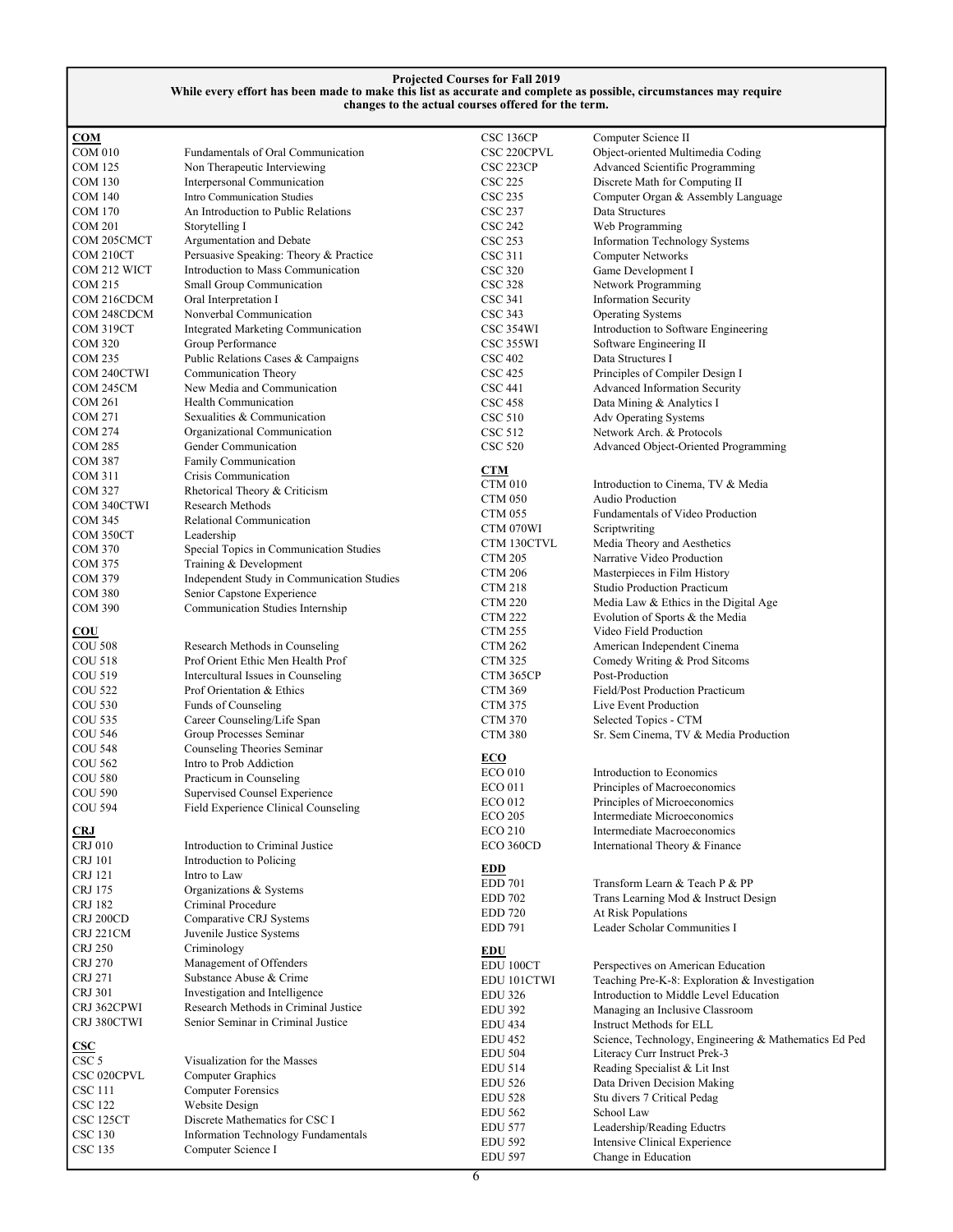| <b>EEU</b>                   |                                                      | <u>ENV</u>                       |                                                              |
|------------------------------|------------------------------------------------------|----------------------------------|--------------------------------------------------------------|
| <b>EEU 202</b>               | Disposition/Advocacy                                 | <b>ENV 100</b>                   | Intro to Environmental Science Lecture/Lab                   |
| <b>EEU 205</b>               | Teaching Science in Early Childhood                  | <b>ENV 210</b>                   | Environmental Geology Lecture/Lab                            |
| <b>EEU 209</b>               | Math Foundations for Pre-K-1                         | <b>ENV 224</b>                   | Applied Environmental Microbiology Lecture/Lab               |
| EEU 211CD                    | Family Collaboration and Diversity                   |                                  |                                                              |
| <b>EEU 215</b>               | Introduction to Early Education                      | <b>FAR</b>                       |                                                              |
| EEU 220VL                    | Children's Literature for Pre-K-4                    | <b>FAR 014</b>                   | Drawing for Non Art Majors                                   |
| <b>EEU 225</b>               | Assess I: Obs. & Informal                            | <b>FAR 015</b>                   | Drawing I                                                    |
| <b>EEU 300</b>               | Early Literacy Dev & Acquisition Pre-K-1             | <b>FAR 016</b>                   | Drawing II                                                   |
| <b>EEU 301</b>               | Teaching Literacy in Grades 2-4                      | <b>FAR 61</b>                    | Intro to Darkroom Photo for Non Major                        |
| EEU 303WI                    | Language Development in Early Childhood              | <b>FAR 62</b>                    | Digital Photo for Non Art Major                              |
| <b>EEU 304</b>               | Teaching Social Studies in Pre-K-4                   | <b>FAR 111</b>                   | Intro to Painting                                            |
| EEU 306WI                    | Integrating Principles of Learning Pre-K-4           | <b>FAR 131</b>                   | Intro to Watercolor                                          |
| <b>EEU 309</b>               | Teaching Math in Grades 2-4                          | FAR 141                          | Intro to Printmaking                                         |
| <b>EEU 325</b>               | Assessment II: Form, Sum, Diag, Bench                | FAR 151                          | Intro Life Drawing                                           |
| <b>EEU 390</b>               | Clinical Experience I Pre-K-4                        | FAR 161                          | Intro Photography-Darkroom                                   |
| <b>EEU 391</b>               | Clinical Experience II Pre-K-4                       | FAR 162                          | Intro to Photo: Digital                                      |
| <b>EEU 415</b>               | Family & Community Partnership                       | <b>FAR 171</b>                   | Intro to Sculpture                                           |
| <b>EEU 505</b>               | Child development & Practice                         | FAR 182                          | Intro to Digital Media                                       |
| <b>EEU 596</b>               | Clinical Expr I: Pre K-4                             | <b>FAR 276</b>                   | Interactive Design                                           |
| <b>EEU 597</b>               | Clinical Expr II: Pre K-4                            | FAR 337-339                      | Themes Practice in Photo                                     |
|                              |                                                      | <b>FAR 350</b>                   | Video Art/Motion Graphics                                    |
| <b>EGR</b>                   |                                                      | FAR 385                          | Selected Topics in Studio Arts                               |
| EGR 130                      | <b>Engineering Mechanics</b>                         | <b>FAR 386</b>                   | Digital Sculpture                                            |
|                              |                                                      | <b>FAR 398</b>                   | The Business of Art                                          |
| <u>ELU</u><br>ELU 221VL      | Lit for Upper Elem & Mid Level Learners              | <b>FAR 399</b>                   | <b>Student Exhibition</b>                                    |
| ELU 342WI                    | Teaching Writing at the Mid Level                    |                                  |                                                              |
| <b>ELU 344</b>               | Teach & Assess Soc St & Content Area Reading         | <u>FAS</u><br>FAS 300-305        | Digital Media Studio I-VI                                    |
| <b>ELU 346WI</b>             | Mid Level Cognitive Development                      | FAS 310-315                      | Painting Studio I-VI                                         |
| <b>ELU 347</b>               | Teach & Assess Math for Mid Level Learners           | FAS 320-326                      | Drawing Studio I-VI                                          |
| <b>ELU 349</b>               | Teach & Assess Sci for Mid Level Learners            | FAS 340-345                      | Printmaking Studio I-VI                                      |
| <b>ELU 353</b>               | Language Develop, Reading Assessment & Interventions | FAS 350-354                      | Life Drawing Studio I-V                                      |
| <b>ELU 392</b>               | Clinical Experience I Mid Level Learners             | FAS 360-365                      | Photography I-VI                                             |
| <b>ELU 393</b>               | Clinical Experience II Mid Level Learners            | FAS 370-375                      | Sculpture Studio I-VI                                        |
| <b>ELU 569</b>               | Topics In Elem Education                             | FAS 380-385                      | Lithography Studio I-VI                                      |
| <b>ELU 595</b>               | Spec Teach Mid Level Clin I                          |                                  |                                                              |
| <b>ELU 596</b>               |                                                      | FIN                              |                                                              |
|                              | Spec Teach Mid Level Clin II                         | <b>FIN 200</b>                   | Principles of Finance                                        |
| <b>ENG</b>                   |                                                      | <b>FIN 350QL</b>                 | Financial Management                                         |
| ENG <sub>010</sub> CT        | Introduction to Literature                           | <b>FIN 351</b>                   | Personal Financial Planning                                  |
| <b>ENG 022</b>               | Introduction to College Composition                  | <b>FIN 354</b>                   | Investments                                                  |
| <b>ENG 023</b>               | College Composition                                  | <b>FIN 355</b>                   | <b>Investment Portfolio Management</b>                       |
| <b>ENG 025</b>               | Honors Composition                                   | <b>FIN 360</b>                   | Financial Markets and Institutions                           |
| ENG 100WI                    | Principles of Literary Analysis                      | <b>FIN 363</b>                   | Intermediate Financial Management                            |
| ENG 101CDCT                  | World Literature I                                   | <b>FIN 386</b>                   | Retirement & Estate Planning                                 |
| ENG 102CDCT                  | World Literature II                                  | FIN 375CTWI                      | Applied Investment Management                                |
| ENG 105CDCT                  | American Literature: Experiences                     |                                  |                                                              |
| ENG 106CDCT                  | <b>British Literature: Experiences</b>               | <b>FRE</b>                       |                                                              |
| ENG 119CTVL                  | American Genre Film                                  | <b>FRE 101</b>                   | Elementary French I                                          |
| ENG 127                      | Current Themes in English: Ghost Stories             | <b>FRE 102</b>                   | Elementary French II                                         |
| ENG 128                      |                                                      | <b>FRE 103</b>                   | Intermediate French III                                      |
|                              | Current Themes in English: The Thriller              |                                  |                                                              |
| ENG 137CDCT                  | Experiences in African American Literature           | <b>FRE 104</b>                   | Intermediate French IV                                       |
| <b>ENG 139</b>               | Cur Thm: Lit & Psych                                 |                                  |                                                              |
| ENG 141                      | Literature and Film                                  | <b>GEG</b>                       |                                                              |
| ENG 145                      | The Fairy Tale                                       | <b>GEG 010</b>                   | Elements of Physical Geography                               |
| ENG 219CTVL                  | Culture & Media                                      | GEG 020CD                        | Elements of Cultural Geography                               |
| ENG 230WICT                  | <b>Advanced Composition</b>                          | <b>GEG 101</b>                   | World Regional Geography                                     |
| <b>ENG 278</b>               | Women Writers Around the World                       | <b>GEG 110</b><br><b>GEG 120</b> | Geography of US & Canada                                     |
| ENG 331CTWI                  | Shakespeare's Early Plays                            | <b>GEG 204</b>                   | Geography of Sub Saharan Africa                              |
| <b>ENG 333</b>               | Digital Rhetoric                                     |                                  | Meteorology Lecture/Lab<br><b>Environmental Conservation</b> |
| <b>ENG 368</b>               | Postmodern American Fiction                          | <b>GEG 210</b>                   |                                                              |
| ENG 379 CTWI                 | Literary Theory                                      | <b>GEG 212</b>                   | Geography of Natural Hazards                                 |
| <b>ENG 380</b>               | Senior Seminar                                       | <b>GEG 220</b>                   | Economic Geography<br>Introduction to GIS Lecture/Lab        |
| <b>ENG 502</b>               | Intro to English Studies                             | GEG 274CPQL<br><b>GEG 304</b>    |                                                              |
| <b>ENG 564</b>               | Cul Stu Sem Amer Modernism                           | GEG 330CPVL                      | <b>Weather Analysis</b>                                      |
| <b>ENG 594</b>               | Victorian Poetry                                     | <b>GEG 335</b>                   | Cartography                                                  |
|                              |                                                      | GEG 338                          | Political Geography<br>Geography of Population               |
| <b>ENU</b><br><b>ENU 405</b> | <b>Teaching Writing</b>                              | GEG 375                          | Research Methods in Geography                                |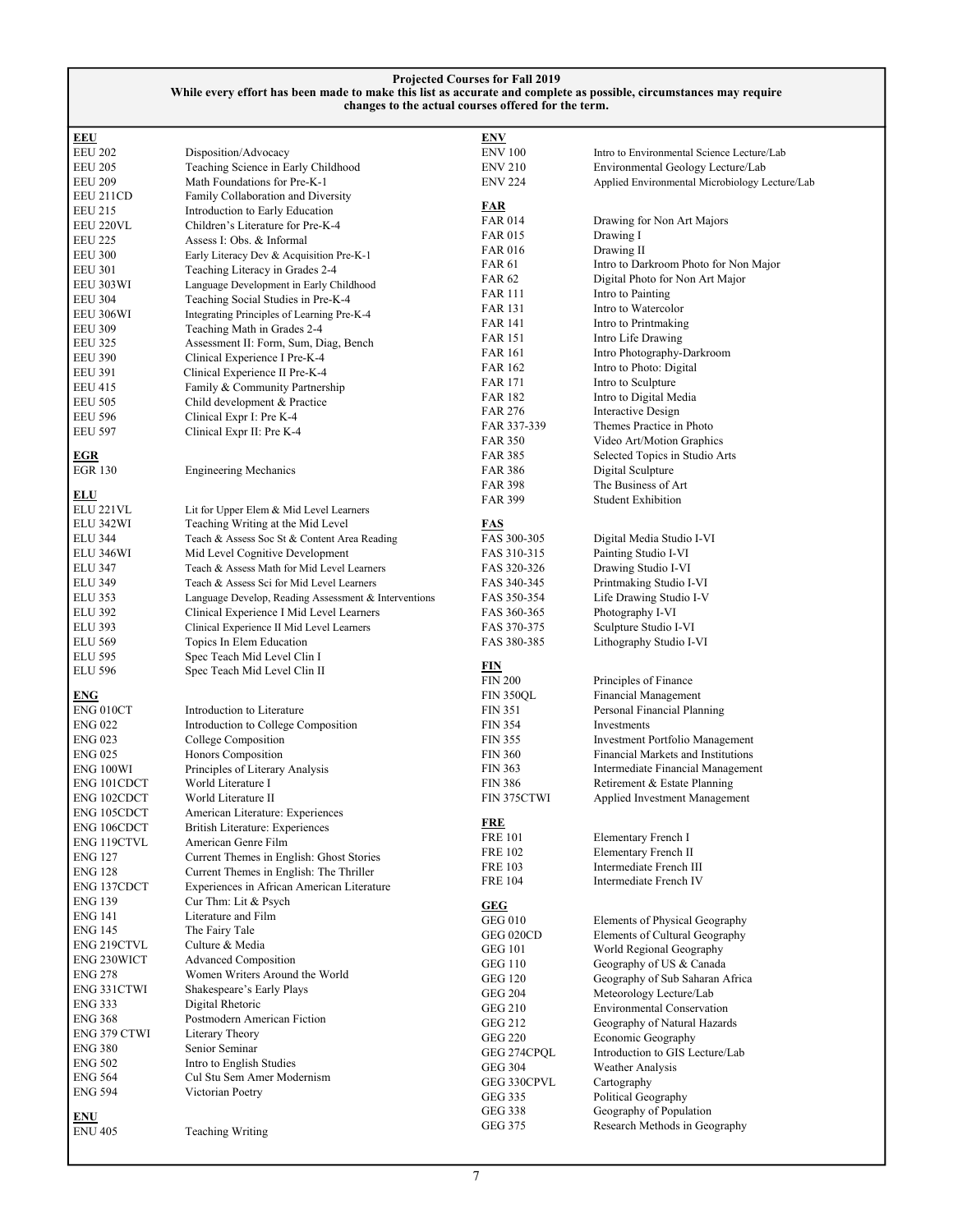| <b>GEL</b>                  |                                                                                  | LLT 510          | Information Resources & Services                  |
|-----------------------------|----------------------------------------------------------------------------------|------------------|---------------------------------------------------|
| <b>GEL 001</b>              | Dinosaurs                                                                        | LLT 521          | Technologies for 21st Century Educator            |
| GEL 020                     | Intro to Geology Lecture/Lab                                                     | LLT 524          | Librarian's Role in Reading Strategies            |
| <b>GEL 50</b>               | Water Wars                                                                       | LLT 530          | Makerspaces & Tech Enhanced Programing            |
| <b>GEL 031</b>              | Geology of National Parks and Monuments                                          | LLT 545          | Problem Based Learning Through Instructional Tech |
| <b>GEL 100</b>              | Physical Geology Lecture/Lab                                                     | LLT 574          | Educational Program of the Library Media Center   |
| <b>GEL 110</b>              | Introduction to Oceanography Lecture/Lab                                         | LLT 585          | Digital Portfolios                                |
| GEL 200VL                   | Field Geology Lecture/Lab                                                        | LLT 590          | Internship                                        |
| <b>GEL 210</b>              | Environmental Geology Lecture/Lab                                                | LLT 598          | Clinical Experience & Practicum I                 |
| GEL 220CT                   | Mineralogy Lecture/Lab                                                           | LLT 599          | Clinical Experience & Practicum II                |
| GEL 346WI                   | Sediment/Stratigraphy Lecture/Lab                                                |                  |                                                   |
| GEL 358CP                   | General Geophysics Lecture/Lab                                                   | MAR              |                                                   |
| GEL 368                     | Research in Geology I                                                            | <b>MAR 110</b>   | Introduction to Oceanography Lecture/Lab          |
| GEL 369                     | Research in Geology II                                                           | <b>MAR 210</b>   | Sophomore Seminar                                 |
|                             |                                                                                  | <b>MAR 226</b>   | Marine Biology Lecture/Lab                        |
| <u>GER</u>                  |                                                                                  | MAR 346WI        | Sediment/Stratigraphy Lecture/Lab                 |
| GER 101                     | Elementary German I                                                              | <b>MAR 358CP</b> | General Geophysics Lecture/Lab                    |
| GER 102                     | Elementary German II                                                             | <b>MAR 370</b>   | Independent Research Marine Science               |
| GER 103                     | Intermediate German III                                                          |                  |                                                   |
| GER 104                     | Intermediate German IV                                                           | <b>MGM</b>       |                                                   |
| GER 211WI                   | German Composition and Conversation I                                            | <b>MGM 210</b>   | Principles of Management                          |
|                             |                                                                                  | MGM 315          | Management Science                                |
| <u>HEA</u>                  |                                                                                  | <b>MGM 327</b>   | Small Business Management                         |
| <b>HEA 102</b>              | Intro to Health/Wellness                                                         | MGM 335CM        | Human Resource Management                         |
| <u>HIS</u>                  |                                                                                  | <b>MGM 350</b>   | Organizational Behavior in Management             |
| HIS 14CD                    | History of Civilization (A)                                                      | MGM 351          | <b>Operations Management</b>                      |
| <b>HIS 015</b>              | History of Civilization (B)                                                      | MGM 352CD        | <b>International Management</b>                   |
| <b>HIS 025</b>              | U.S: Formative Years and the Federal Republic                                    | <b>MGM 360</b>   | Business and Social Environment                   |
| <b>HIS 026</b>              | History U.S: Emergence of Modern America                                         | <b>MGM 361</b>   | Principles of Business Logistics                  |
| <b>HIS 033</b>              | Conspiracies & Modern America                                                    | MGM 363          | <b>Transportation Management</b>                  |
| <b>HIS 120</b>              | History of Pennsylvania                                                          | MGM 380WI        | Senior Seminar in Management                      |
| <b>HIS 121</b>              | American Environmental History                                                   | MGM 399CTWI      | Business Strategy & Policy                        |
| <b>HIS 125</b>              | America in the Sixties                                                           | MGM 545          | Ethics in Workplace Society                       |
|                             |                                                                                  | <b>MGM 570</b>   | Oper Mgm Theory & Practic                         |
| HIS 131<br><b>HIS 150CD</b> | History of Latin America: Colonial<br>Minorities in American History             | MGM 582          | Organizational Leadership                         |
| HIS 161CDCT                 |                                                                                  | <b>MGM 590</b>   | Mgmt Bus Policy/Strategy                          |
|                             | History of Africa to 1800                                                        |                  |                                                   |
| <b>HIS 170</b>              | Military History of the United States                                            | MKT              |                                                   |
| <b>HIS 227</b>              | Holocaust                                                                        | <b>MKT 210</b>   | Principles of Marketing<br>Consumer Behavior      |
| <b>HIS 228</b><br>HIS 244CD | History of Religion in America                                                   | MKT 312WI        |                                                   |
|                             | Immigrant in American History                                                    | <b>MKT 315</b>   | Marketing Ethics in Society                       |
| HIS 252WI                   | American Colonial History                                                        | <b>MKT 320</b>   | Marketing Management                              |
| HIS 254WI                   | History China & Japan since 1800                                                 | MKT 330CM        | Personal Selling & Sales Management               |
| HIS 261CDWI                 | History/Africa Since 1800                                                        | <b>MKT 340</b>   | Retail Management                                 |
| <b>HIS 311</b>              | Revolutionary America                                                            | <b>MKT 350</b>   | <b>Advertising Management</b>                     |
| <b>HIS 378WI</b>            | Seminar Historical Method                                                        | <b>MKT 351</b>   | Media Concepts & Planning                         |
| HIS 380WI                   | Senior Seminar in History                                                        | <b>MKT 360</b>   | Marketing Research                                |
| <b>HLS</b>                  |                                                                                  | <b>MKT 361</b>   | Principles of Business Logistics                  |
| <b>HLS</b> 100              | Homeland Security                                                                | MKT 370CD        | International Marketing                           |
| <b>HLS 300</b>              | Homeland Security & Intelligence                                                 | <b>MLS</b>       |                                                   |
|                             |                                                                                  | <b>MLS 434</b>   | Instruct Methods, Materials, & Assess ELL/ESL     |
| <u>HUM</u>                  |                                                                                  |                  |                                                   |
| HUM 211VLCD                 | Women in the Arts                                                                | <b>MUP</b>       |                                                   |
|                             |                                                                                  | MUP 231-254      | <b>Applied Music</b>                              |
| INT                         |                                                                                  | <b>MUP 281</b>   | University Concert Band                           |
| <b>INT 10</b>               | Intro to International Studies                                                   | <b>MUP 282</b>   | University Marching Band                          |
| <b>INT 101</b>              | Intercultural Communication                                                      | <b>MUP 283</b>   | University Choir                                  |
| <b>LLT</b>                  |                                                                                  | <b>MUP 285</b>   | University Orchestra                              |
| ${\rm LLT}$ 200             | Foundations of Information Science                                               | <b>MUP 289</b>   | Jazz Orchestra                                    |
| LLT 310                     | Info Resources & Services                                                        | <b>MUP 461</b>   | Apl MUS: Piano (PR)                               |
| LLT 321CPVL                 | Technologies for the 21st Century Educator                                       | <b>MUP 462</b>   | Apl MUS: Organ (PR)                               |
| LLT 324                     |                                                                                  |                  |                                                   |
| LLT 330                     | Librarian's Role in Reading Strategies<br>Makerspaces & Tech Enhanced Programing | <u>MUS</u>       |                                                   |
| LLT 345                     |                                                                                  | MUS 010CT        | Introduction to Music Literature                  |
|                             | Problem Based Learning Through Instructional Tech                                | <b>MUS 020</b>   | Basic Concepts & Skills of Music                  |
| LLT 385                     | Digital Portfolios                                                               | <b>MUS 024</b>   | Class Piano I                                     |
| LLT 390                     | Internship                                                                       | <b>MUS 079</b>   | Voice Class I                                     |
| LLT 398                     | Clinical Experience & Practicum I                                                | <b>MUS 101</b>   | Aural Skills I                                    |
| LLT 399                     | Clinical Experience & Practicum II                                               | <b>MUS 102</b>   | Harmony & Theory I                                |
| LLT $500\,$                 | Foundations of Information Science                                               | MUS 106CD        | History of Rock & Roll                            |
| LLT 505                     | Perspective Instructional Tech & Learning                                        | MUS 113CVL       | Introduction to Film Music                        |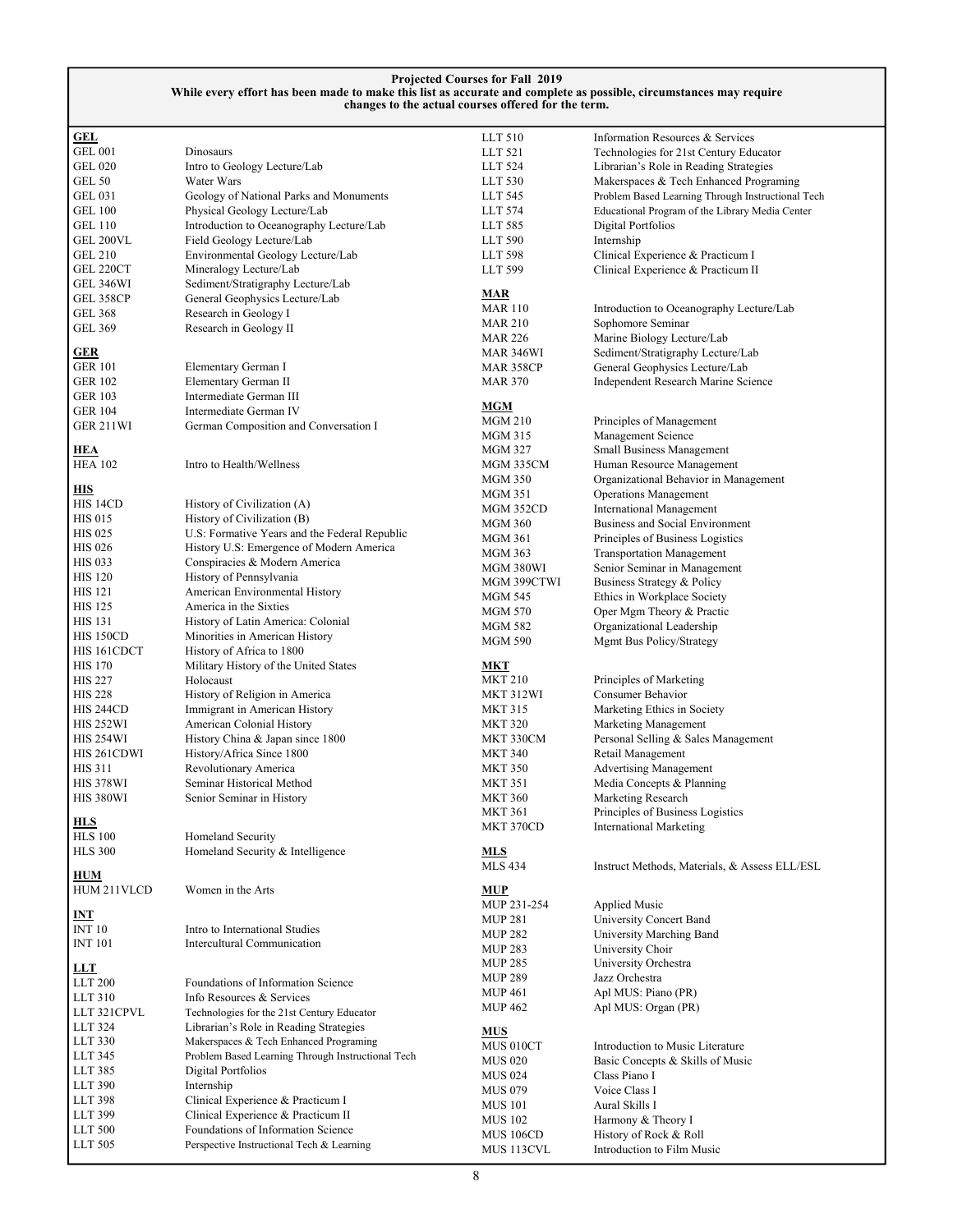| <b>MUS Continued</b> |                                                | <b>POL 228</b>   | American Foreign Policy                         |
|----------------------|------------------------------------------------|------------------|-------------------------------------------------|
| <b>MUS 124</b>       | Class Piano II                                 | POL 231CDWI      | Social Movements and Revolution                 |
| <b>MUS 129</b>       | Recording Technology Survey                    | POL 332CDWI      | Politics of Latin American                      |
| <b>MUS 195</b>       | Music in Human Experience                      | <b>POL 380</b>   | Seminar in Political Science                    |
| <b>MUS 199</b>       | Songwriting                                    | POL 381CMWI      | Senior Seminar in Public Administration         |
| <b>MUS 201</b>       | Aural Skills II                                | <b>POL 425</b>   | Public Policy Making                            |
| MUS 213              | Aural Skills III                               | POL 465          | Administrative Law                              |
| MUS 214              | Harmony & Theory III                           | POL 509          | Appro & Meth in Pol Sci                         |
| <b>MUS 224</b>       | Class Piano III                                | POL 515          | Prin & Prob of Pub Admin                        |
| MUS 230CP            | Intro to Music Technology                      | POL 518          | Budgeting & Decision Making                     |
| MUS 311WI            | Music Ancient Times to 1750                    |                  |                                                 |
| <b>MUS 315</b>       | Audio Engineering II                           | <b>PRO</b>       |                                                 |
|                      |                                                | PRO 100WI        | Organization & Function of Enterprise           |
| MUU                  |                                                | <b>PRO 185CT</b> | Personal Finance                                |
| MUU 100WI            | Overture to Music Education                    | <b>PRO 210</b>   | Entrepreneurship-Non-Business Majors            |
| <b>MUU 231</b>       | <b>String Techniques</b>                       | <b>PRO 232WI</b> | Practical Leadership                            |
| <b>MUU 233</b>       | <b>Brass Techniques</b>                        |                  |                                                 |
| <b>MUU 234</b>       | Percussion Techniques                          | <b>PSY</b>       |                                                 |
| <b>MUU 299</b>       | Music Education Lab                            | <b>PSY 011</b>   | General Psychology                              |
| <b>MUU 322</b>       | Choral Music Methods                           | <b>PSY 110</b>   | Child Psychology                                |
| <b>MUU 525</b>       | Adv Foundations of Music Education             | <b>PSY 120</b>   | Adolescent Psychology                           |
|                      |                                                | <b>PSY 125</b>   | Life Span Development                           |
| <b>MUU 540</b>       | Mus Analysis for Mus Educator                  | PSY 200QL        | Statistics for Social & Behavior Science        |
| <b>MUU 552</b>       | Choral Music Methods                           | <b>PSY 202</b>   | Psychology of Personality                       |
| <b>MUU 591</b>       | Methods of Research                            | <b>PSY 215</b>   | Psychology of Prejudice                         |
| <b>PAG</b>           |                                                | <b>PSY 217</b>   | Psychology and Law                              |
| <b>PAG 010CD</b>     | Introduction to Pennsylvania German Studies    | <b>PSY 220</b>   | Industrial/Organizational Psychology            |
| <b>PAG 101</b>       |                                                |                  |                                                 |
|                      | Introduction to Pennsylvania German Language I | <b>PSY 240</b>   | Social Psychology                               |
| PEC                  |                                                | <b>PSY 250</b>   | Abnormal Psychology                             |
| <b>PEC 070</b>       | <b>Personal Fitness</b>                        | PSY 270CTWI      | <b>Experimental Psychology</b>                  |
| <b>PEC 095</b>       | Hatha Yoga                                     | PSY 310CTQL      | Principles of Measurement                       |
|                      |                                                | <b>PSY 311</b>   | Psychology of Learning, Motivation, & Emotion   |
| <u>PHI</u>           |                                                | <b>PSY 312</b>   | Sensation & Perception                          |
| <b>PHI 015CT</b>     | <b>Critical Thinking</b>                       | <b>PSY 325</b>   | Physiological Psychology                        |
| <b>PHI 020CT</b>     | Introduction to Logic                          | <b>PSY 331</b>   | Health Psychology                               |
| <b>PHI 030CT</b>     | Introduction to Philosophy                     | <b>PSY 340</b>   | Cognitive Psychology                            |
| PHI 040CDCT          | Introduction to Ethics                         | <b>PSY 350</b>   | Personnel Psychology                            |
| PHI 060CDCT          | Introduction to Religious Studies              | <b>PSY 360</b>   | Introduction to Clinical Psychology             |
|                      |                                                | <b>PSY 375</b>   | Psychotherapy                                   |
| PHI 130CDWI          | Asian Philosophy                               | <b>PSY 379</b>   | History & Systems of Psychology                 |
| <b>PHI 136WI</b>     | Kant to Hegel                                  | PSY 380WI        | Senior Seminar in Psychology                    |
| PHI 140CTQL          | Symbolic Logic                                 | <b>PSY 432</b>   | Human Neuropsychology                           |
| PHI 150CDWI          | History of Scientific Ideas                    | <b>PSY 525</b>   | Develop PSY of Child                            |
| PHI 210              | Medical Ethics                                 | <b>PSY 530</b>   | Life Span Development                           |
| PHI 265WICD          | Social & Political Philosophy                  |                  |                                                 |
| PHI 310CTWI          | Theory of Knowledge                            | <b>PSY 545</b>   | Theories of Personality                         |
|                      |                                                | <b>PSY 546</b>   | Psychopathology                                 |
| <b>PHY</b>           |                                                | <b>PSY 565</b>   | Theories of Learning                            |
| <b>PHY 020</b>       | Introduction to Physics Lecture/Lab            | <b>SEU</b>       |                                                 |
| PHY 040              | General Physics I Lecture/Lab                  | SEU 312CDWI      | Principles of Learning Lecture                  |
| <b>PHY 080</b>       | Problem Solving Techniques in Ap Sci           |                  |                                                 |
| PHY 100              | Physics I Lecture/Lab                          | <b>SEU 313</b>   | Principles of Learning Lab                      |
| PHY 212              | Modern Physics I                               | SEU 321WI        | Methods Teaching Secondary Subjects-Com         |
| PHY 220WI            | Electronics Lecture/Lab                        | SEU 322WI        | Methods Teaching Secondary Subjects-For Lang    |
| PHY 245              | Mathematical Physics I                         | SEU 325WI        | Methods Teaching Secondary Subjects-Soc Studies |
| <b>PHY 316QL</b>     | Electricity and Magnetism                      | SEU 342VLWI      | Principles of Teaching Lecture                  |
| PHY 340              | <b>Computational Physics</b>                   | <b>SEU 343</b>   | Principles of Teach Lab                         |
| <b>PHY 370</b>       | Research in Physics                            | <b>SEU 390</b>   | Clinical Experience & Practicum I               |
| PHY 380CMWI          | Senior Seminar in Physics                      | <b>SEU 391</b>   | Clinical Experience & Practicum II              |
|                      |                                                | <b>SEU 410</b>   | Science Instruct Meth: Middle & HS              |
| <u>POL</u>           |                                                | <b>SEU 420</b>   | Education Theory & Practice                     |
| POL 010              | American Government                            | <b>SEU 430</b>   | Math Instructional Methods for Mid & HS         |
| POL 020CD            | <b>International Relations</b>                 | <b>SEU 535</b>   | Class Management Inclusive                      |
| POL 030CD            | Introduction to Comparative Politics           | <b>SEU 544</b>   | Action Research Teacher Leader                  |
| <b>POL 040</b>       | Introduction to Political Theory               |                  |                                                 |
| <b>POL 050</b>       | State and Local Government                     | <b>SOC</b>       |                                                 |
| <b>POL 101WI</b>     | Social Science Research Design & Writing       | SOC 010CD        | Principles of Sociology                         |
| POL 115              | Public Administration                          | SOC 110CD        | Contemporary Social Problems                    |
| POL 140CTWI          | Law & Society                                  | SOC 120CDWI      | Marriage and the Family                         |
|                      | Criminal Procedure                             | SOC 150          | Law and Society                                 |
| POL 182              |                                                | SOC 200QL        | Statistics for Social and Behavioral Science    |
| POL 200QL            | Statistics for Social & Behavior Science       | SOC 201QL        | Quantitative Analysis in Sociology              |
| <b>POL 201</b>       | <b>Empirical Political Analysis</b>            |                  |                                                 |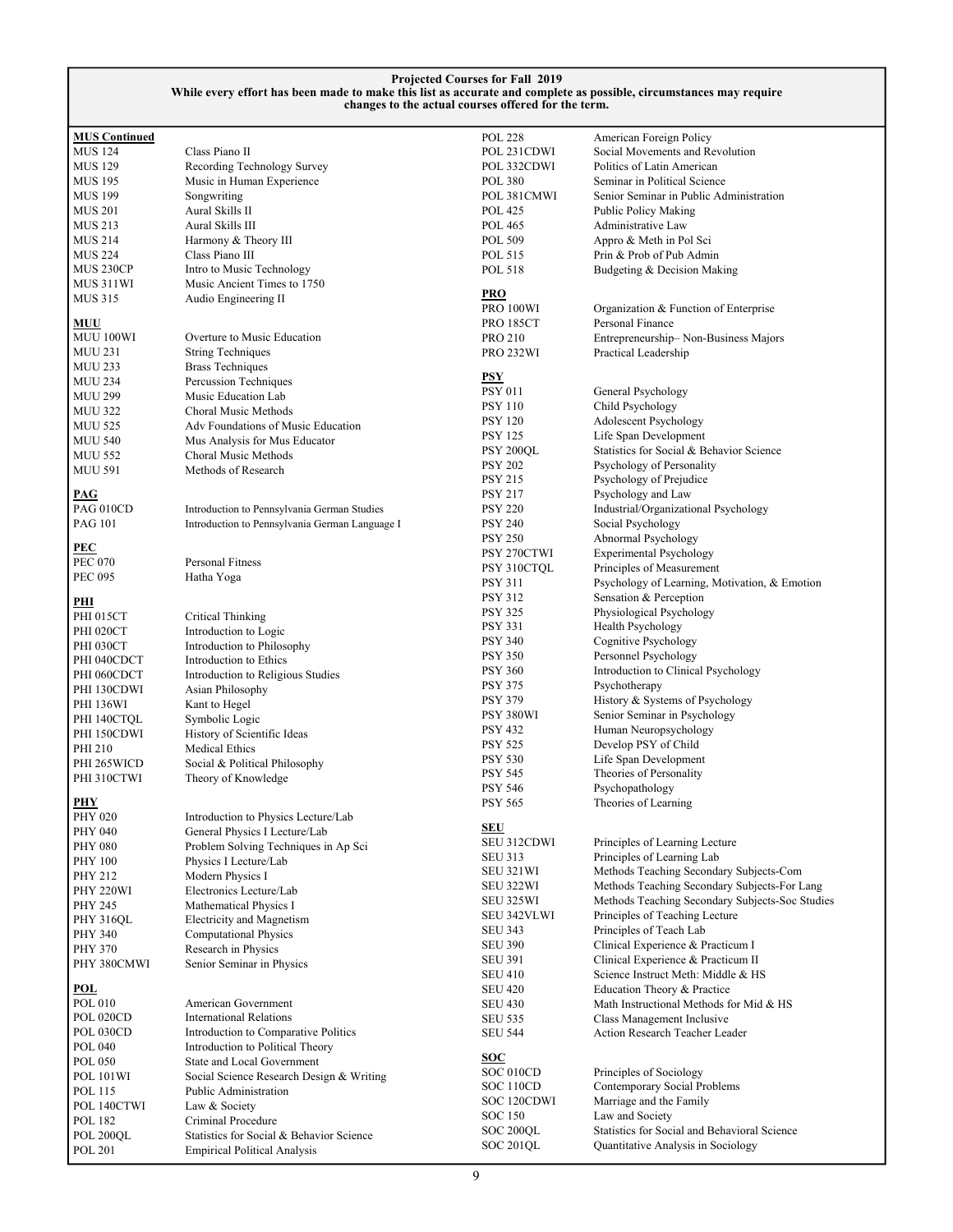| <b>SOC Continued</b> |                                                       |                  |                                                      |
|----------------------|-------------------------------------------------------|------------------|------------------------------------------------------|
| SOC 213              | World Religions                                       | <b>SWK</b>       |                                                      |
| SOC 224CDCT          | Immigration & Assimilation                            | SWK 100CDCT      | Intro to Social Work and Social Welfare              |
| <b>SOC 230</b>       | Urban Sociology                                       | SWK 130CDCT      | Poverty and Social Welfare                           |
| SOC 245CD            | Sociology of Deviance                                 | <b>SWK 160CD</b> | Human Behavior and Social Environment                |
| SOC 250              | Criminology                                           | SWK 200CMWI      | Professional Context                                 |
| SOC 271              | White Collar Crime                                    | <b>SWK 250</b>   | Social Work with Individuals Practice I              |
| SOC 280CD            | Social Movements                                      | SWK 255CDWI      | Social Welfare Policy                                |
| SOC 380CDWI          | Senior Seminar in Sociology                           | <b>SWK 280</b>   | Communities/Organization Practice III                |
|                      |                                                       | <b>SWK 285</b>   | <b>Essential Skills for Helping People</b>           |
| <u>sow</u>           |                                                       | <b>SWK 315</b>   | Human Services Admin & Social Policy                 |
| <b>SOW 700</b>       | Social Work Leadership I                              | <b>SWK 320</b>   | Case Management: Interdisciplinary Approach          |
| <b>SOW 720</b>       | Leadership/Teaching Praxis I                          | SWK 360CTQL      | Methods & Practice-Social Work Research              |
|                      |                                                       | <b>SWK 370</b>   | Selected Topics in Social Work & Social Welfare      |
| SPA                  |                                                       | <b>SWK 379</b>   | Independent Study                                    |
| <b>SPA 101</b>       | Elementary Spanish I                                  | <b>SWK 381</b>   | Field Instruction in Social Work I                   |
| SPA 102              | Elementary Spanish II                                 | SWK 382CTWI      | Professional Seminar in Social Work I                |
| SPA 103              | Intermediate Spanish III                              | <b>SWK 400</b>   | Found of Human Behavior-Social Environment           |
| SPA 104              | Intermediate Spanish IV                               | <b>SWK 450</b>   | Foundations in Social Work Practice-Individuals      |
| SPA 212WI            | Spanish Composition                                   | <b>SWK 460</b>   | Foundations of Social Work Research Methods          |
| SPA 213CM            | Advanced Conversation in Spanish                      | <b>SWK 482</b>   |                                                      |
| SPA 214CDCM          | Written & Oral Com Spanish-speaking Heritage Lrrns    |                  | Integrated Generalist Social Work Practice Seminar I |
| <b>SPA 220</b>       | Applied Linguistics in Spanish                        | <b>SWK 500</b>   | Family in the Social Environment                     |
| SPA 380CDCT          | Senior Seminar in Spanish                             | SWK 555          | App Fam Pol/Fam Serv Prog                            |
|                      |                                                       | <b>SWK 560</b>   | App Methods of SW Research                           |
| <b>SPT</b>           | <b>Personal Nutrition</b>                             | <b>SWK 582</b>   | Adv Theory/Fam SW Prac I                             |
| <b>SPT 120</b>       |                                                       | <b>SWK 704</b>   | Social Work Teacher-Scholar                          |
| SPT 160              | Intro to Sport Management                             | <b>SWK 730</b>   | Qualitative Analysis                                 |
| SPT 195QL            | Accounting for Sport Management                       | <b>THE</b>       |                                                      |
| <b>SPT 201</b>       | Scientific Basis for Human Movement                   | THE 15           | Introduction to the Theatre                          |
| <b>SPT 205</b>       | Sport Behavior                                        |                  |                                                      |
| SPT 212CM            | Sport PR & Communication                              | <b>WGS</b>       |                                                      |
| <b>SPT 222</b>       | Meth, Tech, & Problems of Athletic Coaching           | <b>WGS 10</b>    | Introduction to Women's Studies                      |
| <b>SPT 226</b>       | History of Sport                                      | <b>WGS 130</b>   | Interpersonal Communication                          |
| <b>SPT 230</b>       | Leadership and Team Building in Sport                 | WGS 211VLCD      | Women in the Arts                                    |
| SPT 236              | Personal Selling in Sport                             | <b>WGS 261</b>   | Health Communication                                 |
| <b>SPT 260</b>       | Principles of Sport Finance                           | <b>WGS 271</b>   | Sexualities & Communication                          |
| <b>SPT 265</b>       | Managing Sport Organizations                          | <b>WGS 278</b>   | Women Writers around the World                       |
| <b>SPT 270</b>       | Sport & Society                                       | <b>WGS 285</b>   | Gender Communication                                 |
| SPT 276QL            | Statistics in Sport                                   | WGS 350CT        | Leadership                                           |
| <b>SPT 285</b>       | Sport Marketing & Sponsorship                         |                  |                                                      |
| SPT 290WI            | Fundamentals of Sport Law                             | WRI              |                                                      |
| <b>SPT 305</b>       | Emergency Care & Risk Management                      | WRI 207CTWI      | Writing for the Workplace                            |
| SPT 320CT            | <b>Sport Ethics</b>                                   | <b>WRI 208WI</b> | Creative Writing: Exploring Forms                    |
| <b>SPT 330</b>       | Event & Facility Management                           | WRI 211WI        | Journalism I                                         |
| <b>SPT 340</b>       | Coaching Internship                                   | WRI 212 CTWI     | Introduction to Mass Communication                   |
| SPT 345CD            | <b>International Sport Business</b>                   | <b>WRI 213WI</b> | Copy & Line Editing                                  |
| <b>SPT 350</b>       | Internship in Sport Management                        | WRI 214CTWI      | Magazine Writing                                     |
| SPT 366              | Personal Fitness Trainer                              | WRI 216CMWI      | Writing for Public Relations                         |
| <u>SPU</u>           |                                                       | <b>WRI 222</b>   | Conventions of English Grammar                       |
| SPU 101              | Early Interv for Students with Disabilities           | WRI 226CPWI      | Desktop Pub: Writing & Editing Newsletters           |
| <b>SPU 200</b>       | Reading, Writing, Teaching Literary Braille           | <b>WRI 305WI</b> | Journalism Laboratory                                |
|                      |                                                       | <b>WRI 333</b>   | Digital Rhetoric & Writing                           |
| SPU 201              | <b>Cognitive Development Standards</b>                | <b>WRI 380</b>   | Professional Seminar                                 |
| SPU 216              | Evidence-Based Prac in Math for Students with Disabil |                  |                                                      |
| <b>SPU 202</b>       | Orient/Mobility-Visual Impairment-Deafblindness       |                  |                                                      |
| <b>SPU 302</b>       | Adapting Materials/Methods I/E-Visual Impair          |                  |                                                      |
| SPU 314              | Students with Disabilities-Inclusive Settings         |                  |                                                      |
| SPU 316              | Literary Development and Instruction                  |                  |                                                      |
| SPU 317              | Intensive Reading, Writing Math Intervention App      |                  |                                                      |
| SPU 318              | Assessments and Instructional Methods                 |                  |                                                      |
| <b>SPU 320</b>       | Special Education Process and IEP Development         |                  |                                                      |
| <b>SPU 322</b>       | High Incidence Disabilities                           |                  |                                                      |
| <b>SPU 328</b>       | Positive Behavioral Intervention & Supports           |                  |                                                      |
| <b>SPU 330</b>       | Low Incidence Disabilities                            |                  |                                                      |
| SPU 381              | Internship in Special Education                       |                  |                                                      |
| <b>SPU 390</b>       | Clinical Experience & Practicum (VI-1)                |                  |                                                      |

SPU 391 Clinical Experience & Practicum (VI-2)<br>SPU 392 Clinical Experience & Practicum (MPH-SPU 392 Clinical Experience & Practicum (MPH-1)<br>SPU 393 Clinical Experience & Practicum (MPH-2) SPU 393 Clinical Experience & Practicum (MPH-2)<br>SPU 500 Cog Dev Div Learners Stand Align

Cog Dev Div Learners Stand Align